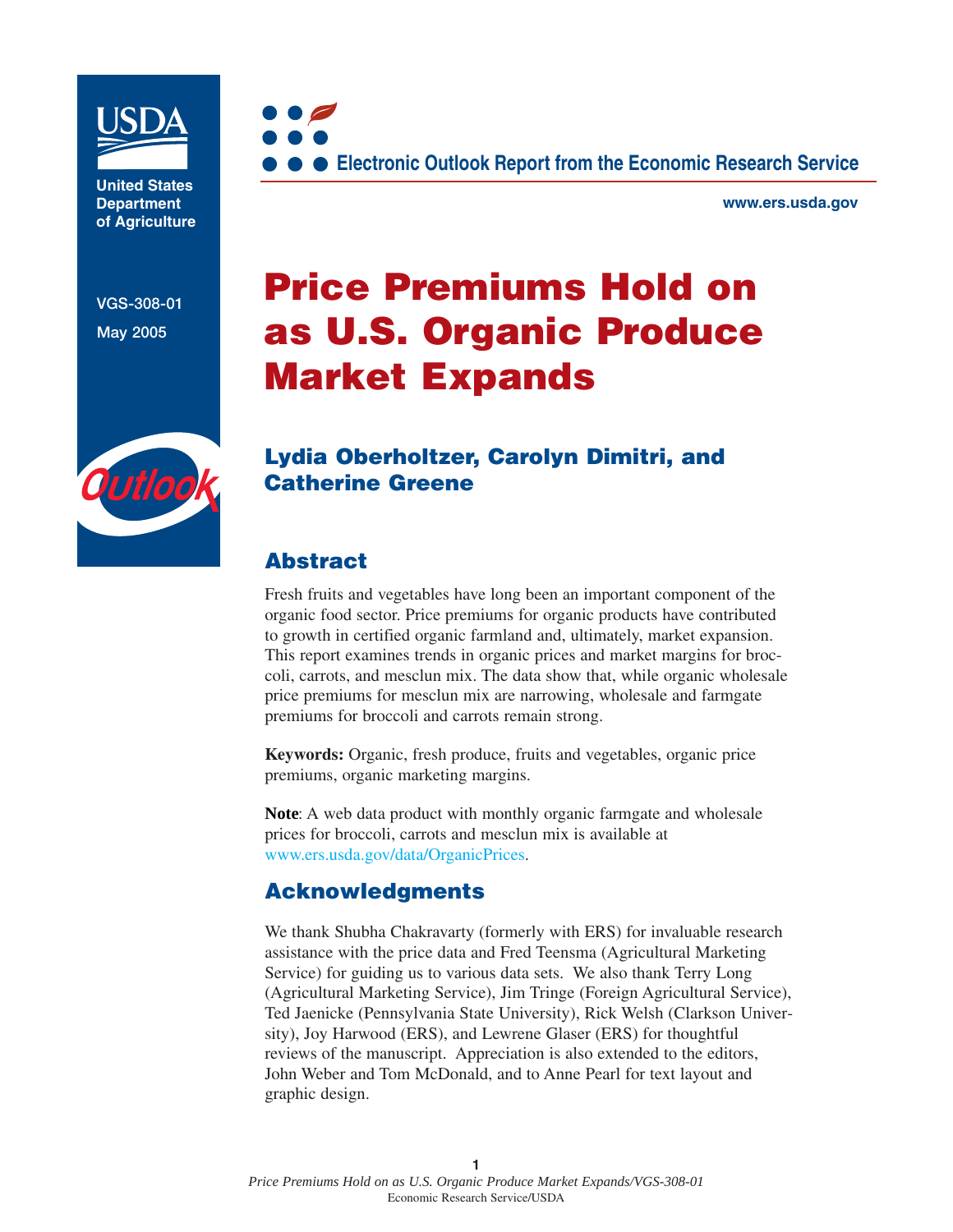# **Introduction**

Organic produce, once sold only in specialty shops, is currently available in a wide variety of food retail outlets. This new accessibility is the result of many demand- and supply-side forces. Consumer demand for variety, convenience, and quality in fresh produce—both organic and conventional—has grown rapidly. As a result, suppliers are increasingly introducing new varieties, and retailers now offer many organic fresh produce items year-round. Rising consumer demand for convenient products has boosted sales of organic (and conventional) pre-cut produce, with more packaged and branded products available. In response to the growing popularity of organic products, conventional supermarkets and mass market merchandisers have added organic fruits and vegetables to their shelves.

Organic fruits and vegetables are important in the organic sector because they are "gateway" products, or the first organic products purchased by consumers. Organic gateway products, which also include dairy, nondairy (soy), and baby food products, often steer consumers toward other organic products, such as cereals, snacks, and meat and poultry, and are perceived as important frontline commodities for the industry.

USDA's National Organic Program regulates organic products (see box, "National Organic Standards"). USDA introduced national organic standards on October 21, 2002, 12 years after they were mandated by the Organic Foods Production Act of 1990. U.S. organic standards were set in place to build consumer confidence in organic products, and, in turn, sustain and stimulate growth of the industry as a whole. In addition, many industry members hope that the standards will open markets for U.S. exports of organic products through regulatory equivalency.

It is still too early to gauge some of the effects of the regulations; however, since implementation of the standards, U.S. organic sales have continued to grow at rates maintained over the last decade—20 percent or more per year. The fresh produce sector constitutes the largest sector of the organic industry and thus accounts for a significant share of this growth. Although other organic sectors are growing more quickly, especially the dairy and meat sectors, the fresh produce sector remains a key ingredient to the success of the organic industry as a whole.

Over the last decade, price premiums for organic products (or the price difference between organic and comparable conventional products) have contributed to growth in certified organic farmland and, ultimately, market expansion in an industry that was formerly supply constrained. Part of the price premium may result from differential production costs (see box, "Costs of Converting to and Producing Organic Products" on page 6). Another part of the premium results from the relative level of supply and demand of organic products, which contributes to higher profits for organic farmers. Producers hope to maintain this portion of the price premium for their products as the market grows.<sup>1</sup> Laws of supply and demand, however, make it unlikely that price premiums contributing to higher profits and market growth can coexist over the long run: as long as higher profits exist,

1Any part of a price premium that may be due to differential production costs will be maintained as the market grows. Additional research is needed to understand the components of the organic price premium.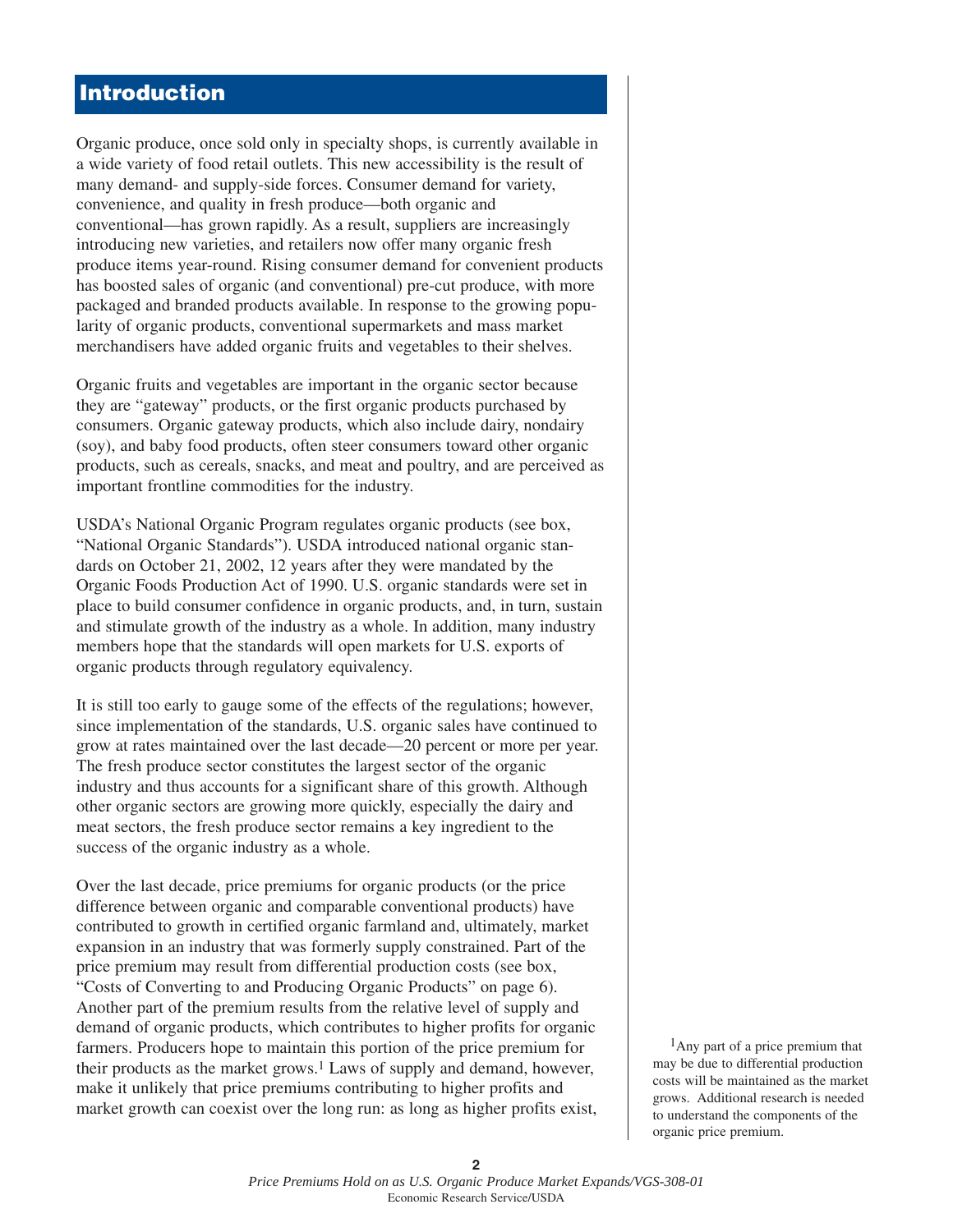new suppliers will enter the market, and once market supply increases faster than demand, price premiums and the commensurate level of higher profits are likely to decline. For example, organic dairy markets in some EU countries experienced near-zero price premiums for organic milk after a significant increase in supply (*Organic Monitor*, 2002). Analysis of trends in price premiums can provide insight into relative changes in supply and demand of organic products and a clearer sense of market maturity and the likelihood of further growth rates. Studies of price premiums are limited by a lack of consistent and comparable price data.

#### **National Organic Standards and Certification**

Organic farming systems rely on ecologically based practices, such as biological pest management and composting; virtually exclude the use of synthetic chemicals, antibiotics, and hormones in crop production; and prohibit the use of antibiotics and hormones in livestock production. Under organic farming systems, the fundamental components and natural processes of ecosystems—such as soil organism activities, nutrient cycling, and species distribution and competition—are used as farm management tools.

Private organizations, mostly nonprofit, began developing certification standards in the early 1970s as a way to support organic farming and prevent consumer fraud. Some States began offering organic certification services in the late 1980s for similar reasons. The resulting patchwork of standards in the various certification programs, however, caused a variety of market problems.

Congress passed the Organic Foods Production Act of 1990 to establish national standards for organically produced commodities, and USDA promulgated final rules for implementing this legislation in December 2000, with an 18 month transition period. As of October 2002, all agricultural products that are sold, labeled, or represented as organic are to be in compliance with the regulations. They require that organic growers and handlers (including food processors and distributors) be certified by State or private agencies/organizations under the uniform standards developed by USDA, unless the farmers and handlers sell less than \$5,000 a year in organic agricultural products. Retail food establishments that sell organically produced agricultural products, but do not process them, are also exempt from certification.

The national organic standards address the methods, practices, and substances used in producing and handling crops, livestock, and processed agricultural products. Although specific practices and materials used by organic operations may vary, the standards require every aspect of organic production and handling to comply with the provisions of the Organic Foods Production Act. Organically produced food cannot be produced using genetic engineering and other excluded methods, sewage sludge, or ionizing radiation. These standards include a national list of approved synthetic, and prohibited nonsynthetic, substances for use in organic production and handling.

USDA organic standards for food handlers require that all nonagricultural ingredients, whether synthetic or nonsynthetic, be included on the national list. Handlers must prevent the commingling of organic with nonorganic products and protect organic products from contact with prohibited substances. In a processed product labeled as "organic," all agricultural ingredients must be organically produced unless the ingredient(s) is (are) not commercially available in organic form. The labeling requirements under the national standards apply to raw, fresh, and processed products that contain organic ingredients and are based on the percentage of organic ingredients in a product. Agricultural products labeled "100-percent organic" must contain (excluding water and salt) only organically produced ingredients. Products labeled "organic" must consist of at least 95-percent organically produced ingredients. Products labeled "made with organic ingredients" must contain at least 70-percent organic ingredients. Products with less than 70-percent organic ingredients cannot use the term organic anywhere on the principal display panel but may identify the specific ingredients that are organically produced on the ingredients statement on the information panel. The USDA organic seal—the words "USDA organic" inside a circle—may be used on agricultural products that are "100-percent organic" or "organic." A civil penalty of up to \$10,000 per violation can be levied on any person who knowingly sells or labels as organic a product that is not produced and handled in accordance with the regulations.

For further information, visit USDA's Agricultural Marketing Service/National Organic Program website, at [www.ams.usda.gov/nop/](http://www.ams.usda.gov/nop/).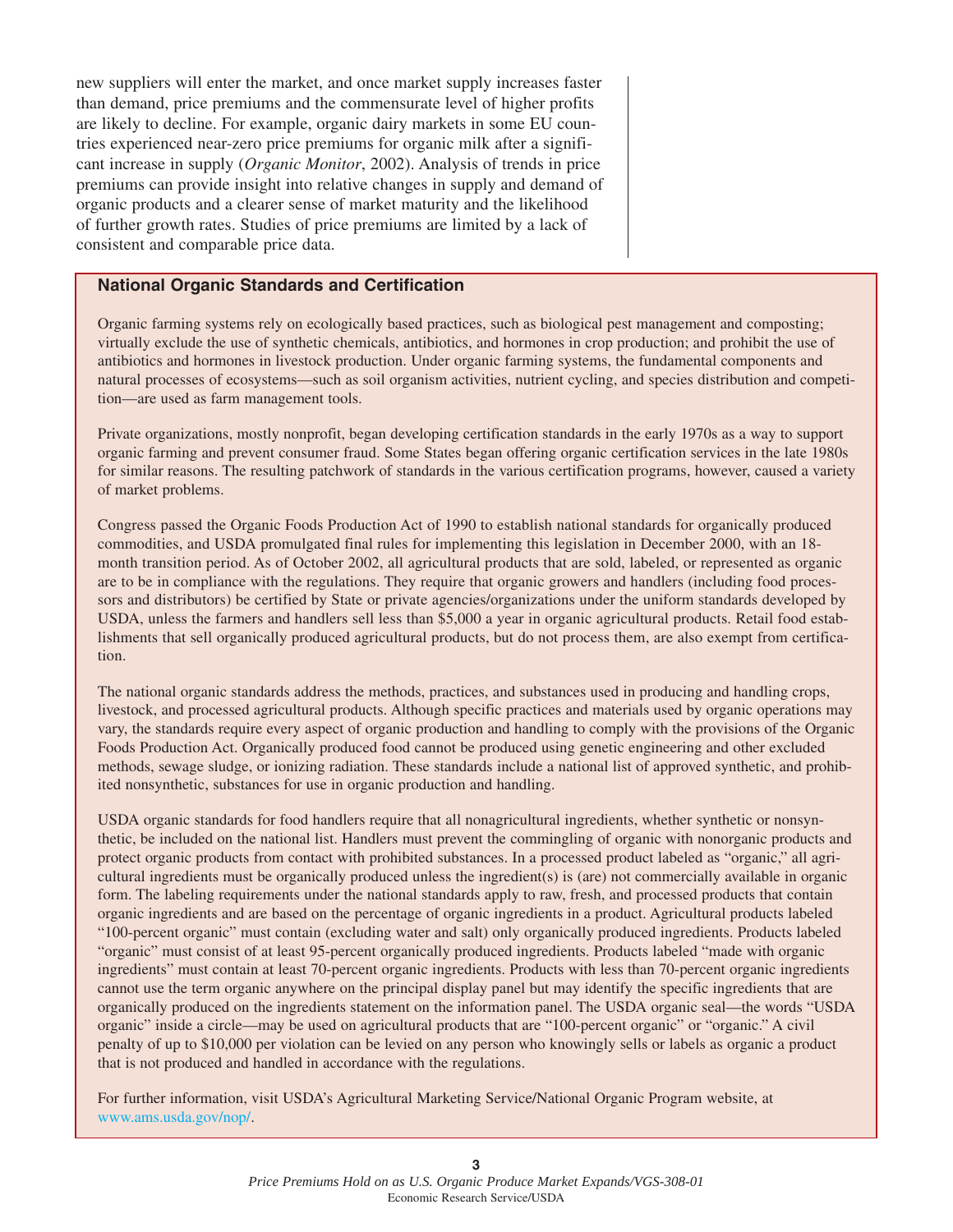### **Market for Organic Fruits and Vegetables**

Over the last decade, the U.S. organic foods industry has grown considerably. The *Nutrition Business Journal* (NBJ) estimates U.S. sales of organic foods at nearly \$10.4 billion in 2003, or about 1.8 percent of total U.S. retail sales of food, up from \$3.5 billion in 1997 (NBJ, 2004). The *Natural Food Merchandiser* (NFM) estimates total U.S. retail sales of organic foods at \$3.3 billion in 1996, up from \$1 billion in 1990 (Dimitri and Greene, 2002). Annual growth rates over the period are around 20 percent (table 1). Growth rate estimates through 2010 range from 9-16 percent annually, with growth slowing in the later years. By 2010, sales of organic foods are estimated to rise to \$23.8 billion, or 3.5 percent of total retail food sales in the United States (NBJ, 2004).

NBJ reports \$4.3 billion in U.S. sales of organic produce in 2003, or 42 percent of total U.S. sales of organic foods. Of this amount, fresh produce accounted for the largest share (93 percent). Frozen, canned, and dried organic produce each accounted for shares of 3 percent or less (fig. 1). NBJ estimates that sales of organic fruits and vegetables in 2010 could reach \$8.5 billion, an increase of more than 300 percent over sales in 2000.

| Table 1<br>Consumer sales and growth rates of organic foods, 1997-2003 |            |             |  |  |  |  |  |
|------------------------------------------------------------------------|------------|-------------|--|--|--|--|--|
| Year                                                                   | Sales      | Growth rate |  |  |  |  |  |
|                                                                        | Bil. dols. | Percent     |  |  |  |  |  |
| 1997                                                                   | 3.6        |             |  |  |  |  |  |
| 1998                                                                   | 4.3        | 19.7        |  |  |  |  |  |
| 1999                                                                   | 5.0        | 18.2        |  |  |  |  |  |
| 2000                                                                   | 6.1        | 21.0        |  |  |  |  |  |
| 2001                                                                   | 7.4        | 20.7        |  |  |  |  |  |
| 2002                                                                   | 8.6        | 17.3        |  |  |  |  |  |
| 2003                                                                   | 10.4       | 20.2        |  |  |  |  |  |

Source: Nutrition Business Journal, 2004

#### Figure 1



Source: *Nutrition Business Journal*, 2004.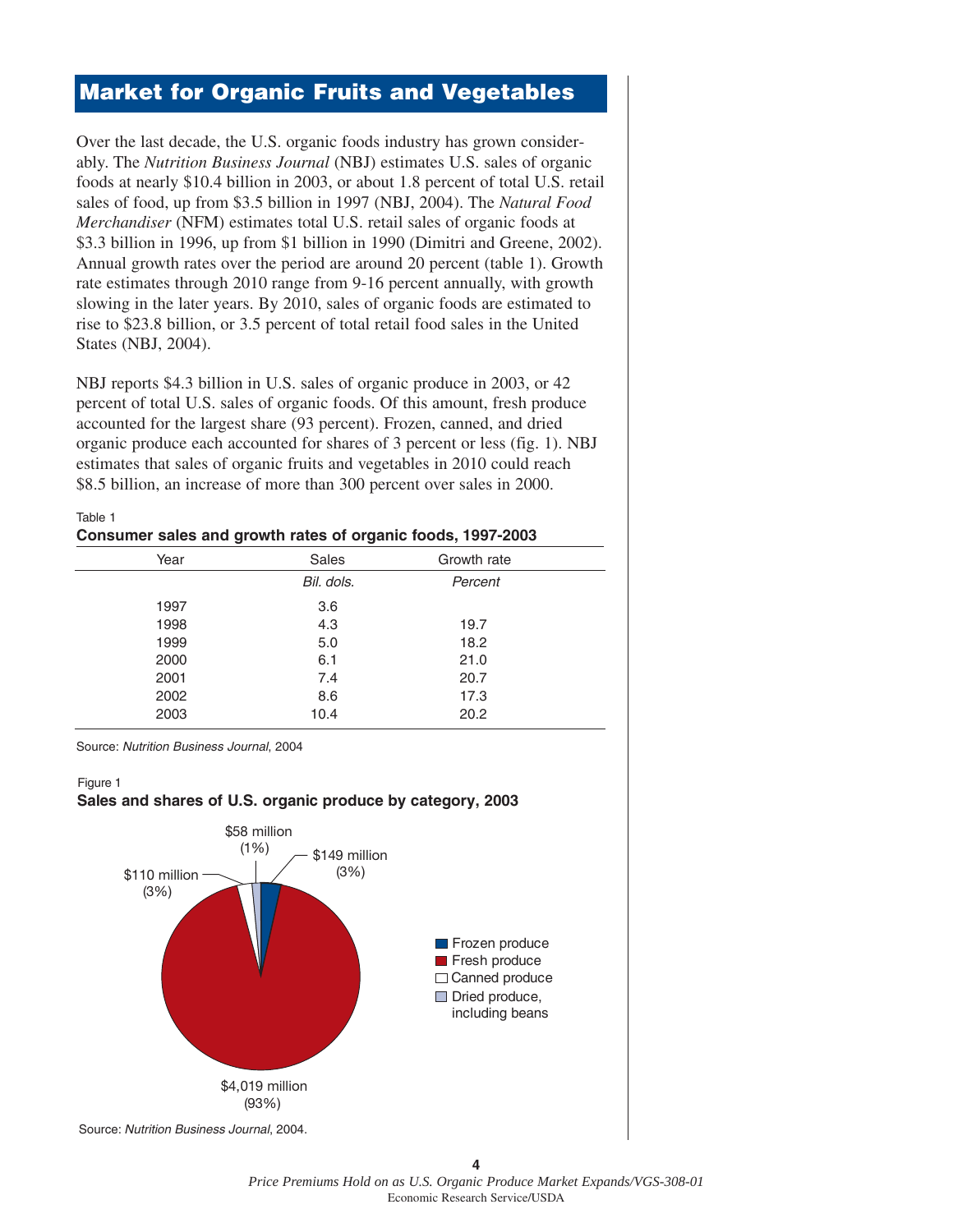Although organic food sales make up a small portion (1.8 percent) of total food retail sales in the United States, some organic fruit and vegetable categories have higher market penetration rates than others. For example, in 2002, organic fresh fruit and vegetable sales accounted for 4.5 percent of total fresh fruit and vegetable sales. Sales of organic dried beans accounted for 3.5 percent of the dried bean market. Overall category shares of organic frozen vegetables (1.8 percent), canned fruits (1.0 percent), and canned vegetables (0.6 percent) fell below the overall market share of organic food sales (NBJ, 2003).

The top fresh organic fruits and vegetables purchased in the United States are tomatoes, leafy vegetables, carrots, apples, potatoes, peaches, bananas, and squash (*The Packer*, 2002). Other high-selling produce items include strawberries, beans, mushrooms, cantaloupe, celery, broccoli, and oranges. Consumers tend to buy more organic vegetables than fruit.

Organic produce has long been the top-selling organic food category, and it is becoming more accessible to consumers as supermarkets and other conventional retail channels continue to add the products to their shelves. In 2003, 47 percent of organic foods were sold through conventional channels, 44 percent were sold through natural food stores, and 9 percent were sold through direct and other marketing channels (e.g., farmers' markets, restaurants, exports) (OTA, 2004). The organic industry is also contributing to the fast-growing trend of packaged produce items in supermarkets (Dimitri et al., 2003). *Natural Foods Merchandiser* reports that sales of packaged fresh produce had the highest growth rate among sales of all organic products during 2002-2003, expanding 26 percent to \$364 million. Conventional supermarkets accounted for three-fourths of this total. The number of new organic produce items introduced in retail markets has doubled over the last decade, from 14 in 1993 to 30 in 2003 (USDA, ERS, 2005).

Branding of fresh produce is becoming more common, much of it due to the introduction of new packaged and fresh-cut products. This trend is apparent in the organic sector, where more growers and distributors are identifying their products with their farm name and logo. Among the most prominent brands are Cal Organic, PureVeg, Earthbound Farms, and Pavich—all of which are California based, and some of which have joined forces (either through mergers or joint ventures) with conventional produce firms (NBJ, 2003).

The exact value of U.S. imports of organic fresh fruits and vegetables is unknown.2 However, USDA's Foreign Agricultural Service (FAS) estimates the United States imported between \$1 billion and \$1.5 billion in organic foods in 2002 (USDA, FAS, 2005). Imported organic fruits and vegetables must comply with U.S. national organic standards, as well as other import standards, and only certifiers or governments recognized by USDA (including international certifiers) are allowed to classify fresh produce as organic for the U.S. market. International suppliers who can provide tropical produce, off-season fresh produce (e.g., during the winter months), or inseason produce in times of domestic shortages are likely to find the greatest reception in the U.S. market. However, imported products are not assured of acceptance in U.S. markets. Recent nationwide surveys of U.S. consumers show that 41 percent of consumers purchasing organic foods seek "in-

#### **Top 8 fresh organic fruits and vegetables purchased**

- 1. Tomatoes
- 2. Carrots
- 3. Peaches
- 4. Squash
- 5. Leafy vegetables
- 6. Apples
- 7. Potatoes
- 8. Bananas

Source: *The Packer*, 2002.

2Measuring organic imports and exports is difficult because current codes (International Trade Data System) used to analyze trade flows of agricultural products do not separate organic products from conventionally produced products. In the future, tracking the value of products declared as "USDA Organic" may be possible through a database initiative being undertaken by multiple agencies—the Automated Commercial Environment (part of the International Trade Data System) (USDA, FAS, 2005).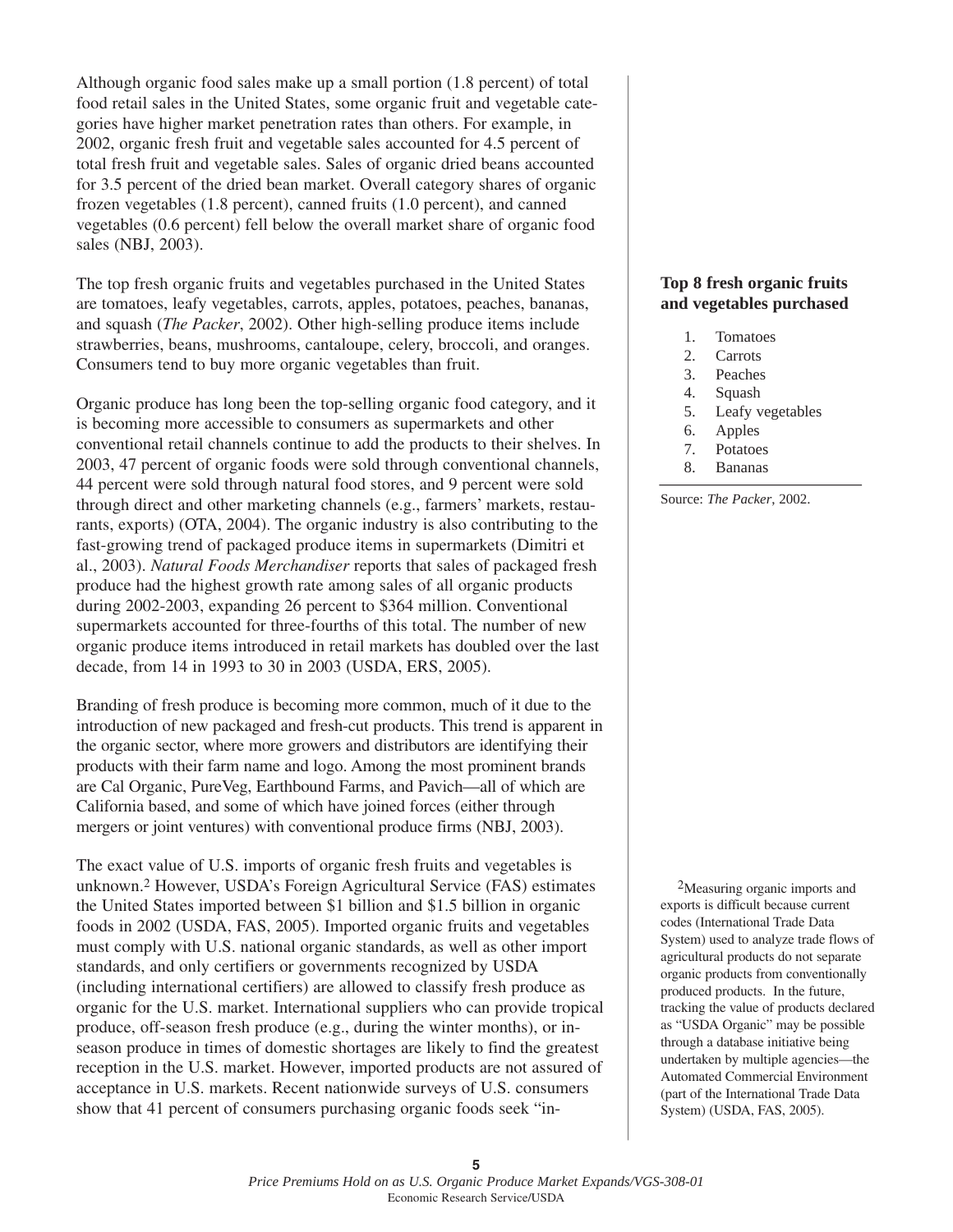season" fresh produce, and 14 percent are concerned with country-of-origin issues (FAO/ITC/CTA, 2001).

U.S. exports of organic foods are also difficult to estimate. Sales of organic foods are growing worldwide, led by the EU, U.S., and Japanese markets. The global organic market was valued at \$23 billion in 2002 (Willer and Yussefi, 2004). An Organic Trade Association (OTA) report (Fuchshofen and Fuchshofen, 2000) estimates U.S. organic exports in 2000 at \$200 million to \$300 million, and FAS estimates organic food exports in 2002 between \$125 million and \$250 million (USDA, FAS, 2005). The largest U.S. export categories for organic foods are soybeans, fresh and dried fruit, frozen vegetables, fruit juices, and minor food ingredients. The biggest export market for U.S. organic foods is Canada, estimated at \$75 million to \$150 million per year. Other major markets for U.S. organic food exports over the last 5 years include Japan, the EU, Taiwan, South Korea, New Zealand, and Australia.

#### **Costs of Converting to and Producing Organic Products**

The transition from conventional chemical-intensive farming systems to organic systems typically involves high managerial costs and risks of shifting to a new way of farming, and production costs may continue to be higher in ongoing organic operations. Costs of production can be higher in organic production systems because of a number of factors, including the relatively intensive use of labor; use of specialized equipment and other substitutes for synthetic chemicals; and high prices charged for organic seeds and other inputs. Another major factor is the use of longer crop rotations for pest and disease suppression in organic production systems. Cumulative net returns can be lower over time because high-value crops are included less frequently in organic systems than conventional systems (Temple, 2000).

The fees charged by State and private certifiers represent an additional, ongoing expense in certified organic farming systems, which can be a financial burden for smaller farmers. Certification agencies require documentation of a 3-year transition (conversion) period, during which land must be managed under approved practices, before certifying any crop or pasture acreage. Farmers cannot obtain the organic price premiums for certified organic commodities during this period, though in some cases higher prices can be obtained for "transitional" commodities. Production cost budgets are available for a number of organic fruit and vegetable production systems (Born, 2004), including small mixed-vegetable operations that are particularly common in the organic sector (Grubinger, 1999; Estes et al., 2003), as well as larger scale operations in California (University of California).

Organic produce receives a premium at all levels of the marketing chain reflecting these differences in production costs. In addition, marketing costs may also be higher for organic products because of additional processing, transportation, and handling charges. USDA organic standards require product segregation throughout the marketing chain. Also, commodities may be scarce when they are out of season in California, where domestic organic fruit and vegetable production is concentrated, and organic price premiums may be particularly vulnerable to weather conditions because of this geographic concentration (Ro and Frechette, 2001).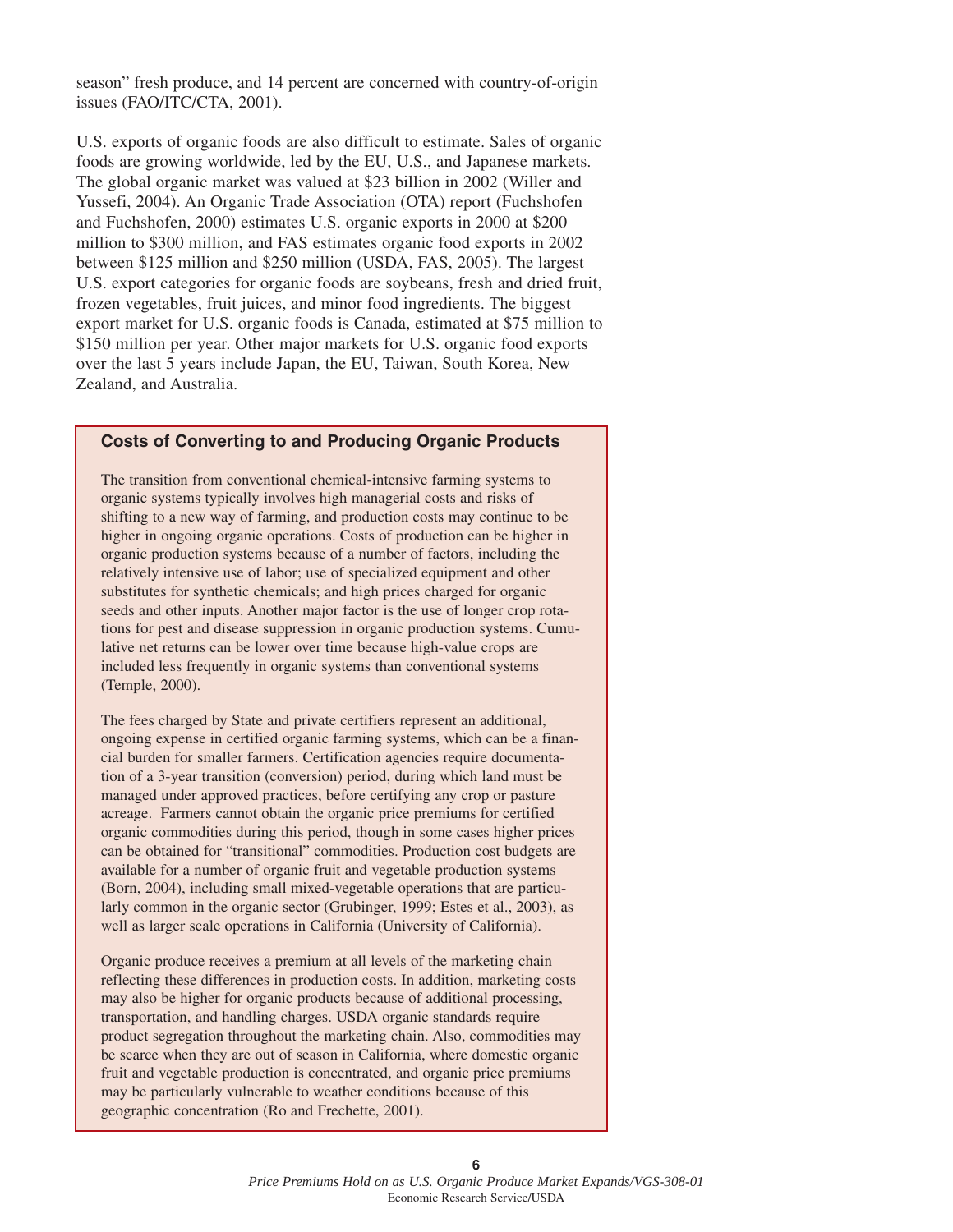### **Organic Food Consumers**

A number of industry and academic studies have examined consumer behavior to identify factors that influence purchases of organic foods. Several industry groups surveyed consumers about their preferences and buying habits for organic food. *Nutrition Business Journal* (2003) developed a consumer model based on usage and expenditure surveys performed by six agencies or companies, and reconciled it against retail and wholesale data. Based on model results for 2002, only a very small percentage of the U.S. population—2.4 percent, or 5.4 million consumers—are either frequent consumers (spending \$50 a month) or heavy consumers (spending \$200 a month) of organic food. A Whole Foods Market survey (2004) indicated that 54 percent of U.S. consumers have tried organic foods, and that 14 percent of the U.S. population consumed more organic food than in the prior year. The Whole Foods survey also reveals that nearly 1 in 10 Americans consume organic products regularly (several times per week).

According to Hartman's nomenclature, of the 66 percent of all consumers who claim to use organic products, 21 percent make up "core" consumers, 66 percent constitute the "midlevel," and the remaining 13 percent represent "periphery" consumers (Barry, 2004). Results of the Hartman Group's 1999 survey suggest that 3 percent of all consumers are "heavy" buyers of organic products, and 29 percent are "light" buyers (Hartman Group, 2002). The survey finds that organic vegetables and fruits fall into the top three categories of purchased organic products for both light and heavy consumers (vegetables rated second and fruits third for heavy users, and first and second for light users).

Consumer surveys also identified the factors that influence organic food purchases. In the 1980s and 1990s, concern for the environment drove consumers to purchase organic foods. However, today's consumers purchase organic foods for a variety of reasons. Respondents to a nationwide survey cited health and nutrition (66 percent), taste (38 percent), food safety (30 percent), and the environment (26 percent) as motivating factors behind organic food purchases (Hartman Group, 2002). In another survey, consumers cited the environment (58 percent), health (54 percent), food quality (42 percent), and support for small and local farmers (57 percent) as influences (Whole Foods, 2004). In addition, surveys show that consumers of organic foods are diverse in income level and race/ethnicity. Over half of those who frequently buy organic food in the United States have incomes below \$30,000,<sup>3</sup> and African-Americans, Asian-Americans, and Hispanics use more organic products than Caucasians (Hartman Group, 2002). Price leads the list of barriers to purchasing organic products (Walnut Acres, 2001; Whole Foods, 2004; Hartman Group, 2002), and availability of organic products is the second most often cited barrier (Hartman Group, 2002).

Academic studies have taken a slightly different tack in examining consumer behavior by complementing surveys with statistical analysis to depict the typical consumer of organic foods. According to Estes and Smith (1996), consumers consider the following factors important when

3The results of the Hartman survey are interesting, given that a USDA ERS study that found that low-income households eat less fresh fruits and vegetables than higher-income households (Blisard et al., 2004), suggesting that additional research on who buys organic foods is necessary.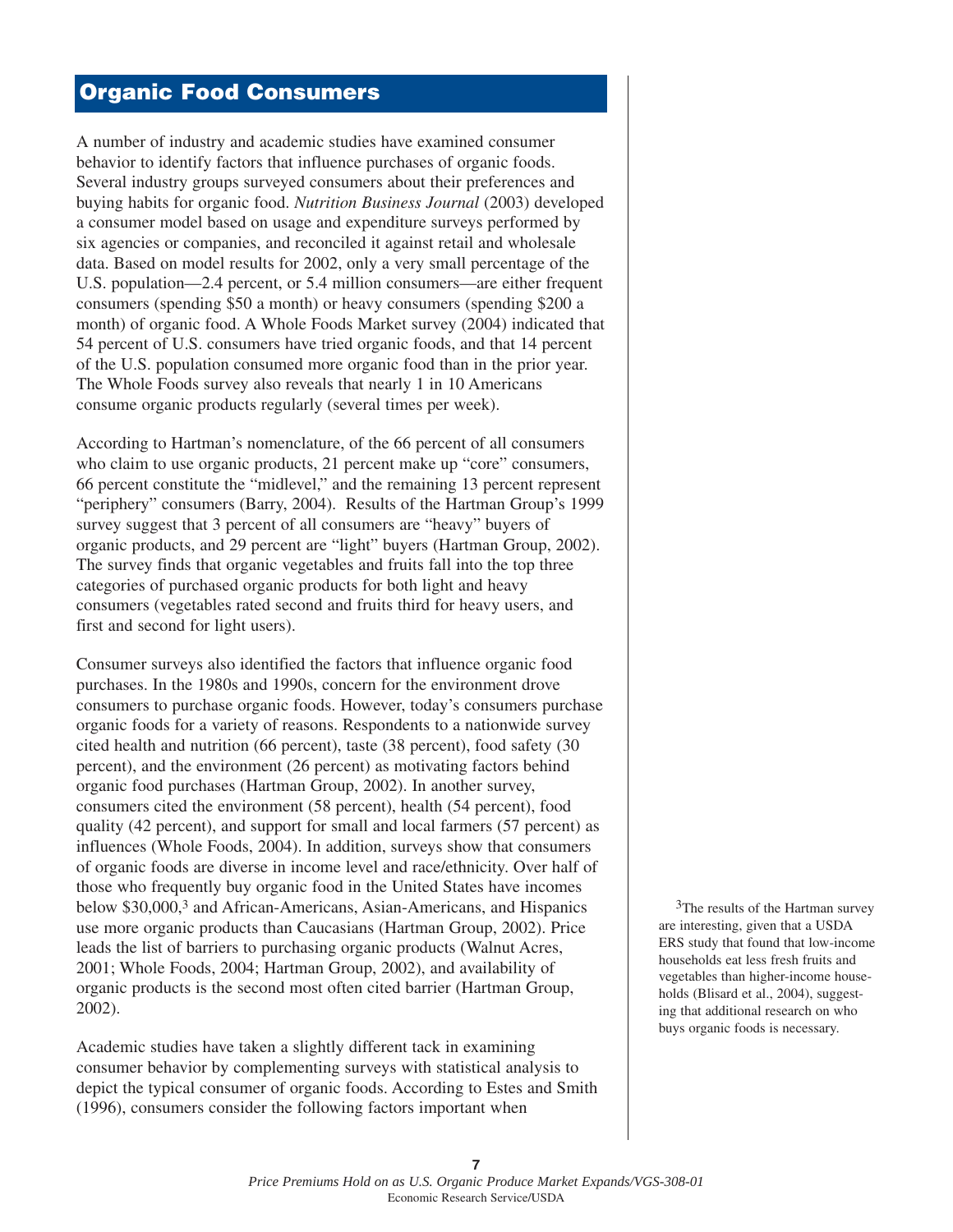purchasing fresh produce: price, size, and packaging, whether the item is on sale, and whether the item is organic. Appearance of fresh produce also matters to consumers, with the number of cosmetic defects affecting the likelihood of an organic product's being purchased (Estes and Smith, 1996; Thompson and Kidwell, 1998). A consumer's age, sex, and education level has little effect on his or her decision to buy organic produce. In fact, consumers with advanced degrees are less likely to buy organic produce (Thompson and Kidwell, 1998). Consumers concerned about food safety, as well as those who enjoy trying new products, are more likely to buy organic produce (Govindasamy and Italia, 1990). Finally, households with children under age 18 are more likely to purchase organic produce (Thompson and Kidwell, 1998).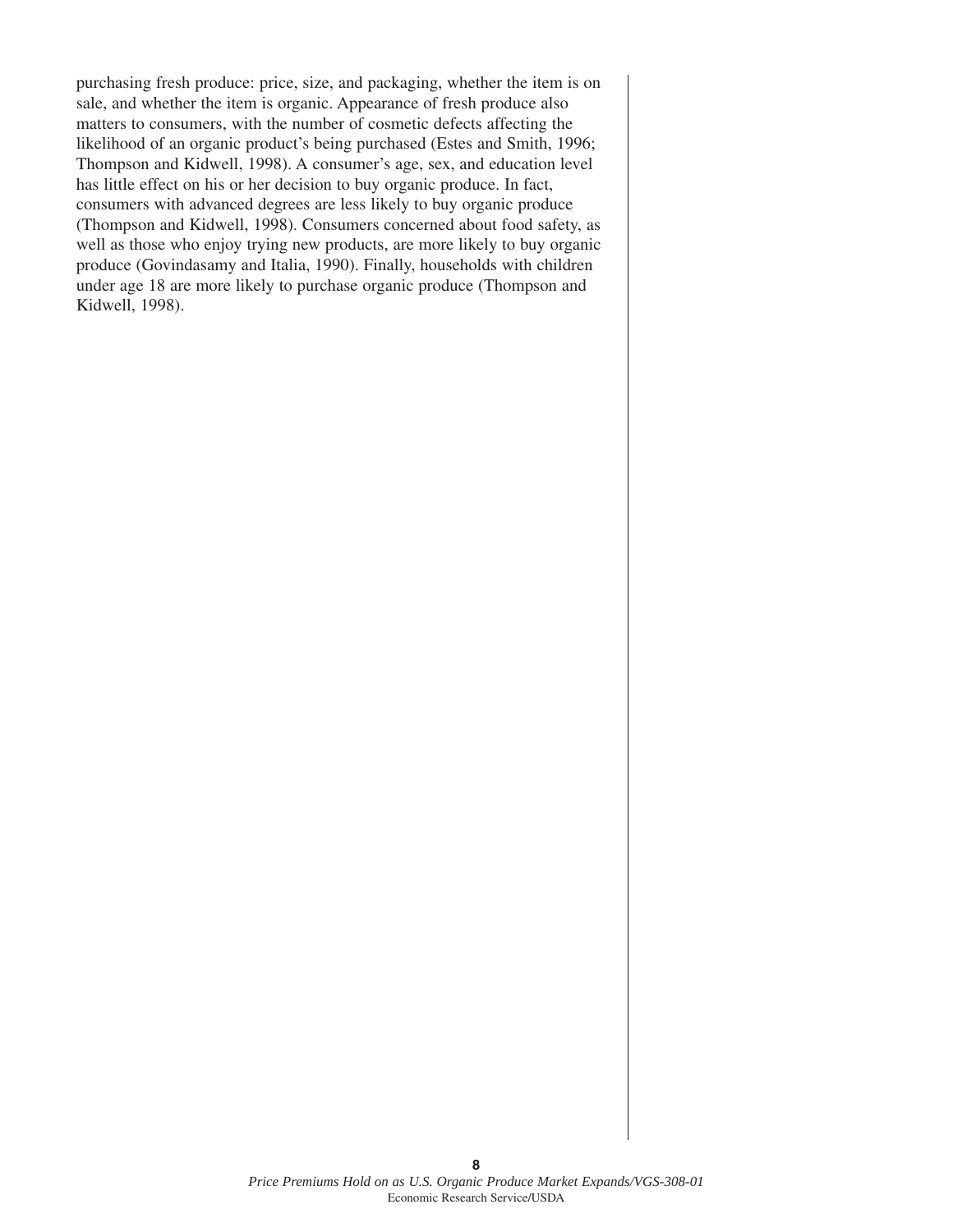### **Organic Fruit and Vegetable Production**

Overall, fruit and vegetable farms made up just 6 percent of U.S. certified organic acreage in 2001, the most recent year such data are available (Greene and Kremen, 2003). In 2001, approximately 71,600 vegetable acres were certified organic, accounting for 1.6 percent of the total U.S. vegetable acreage in 2001. Approximately a third of the organic certified vegetable acreage was planted to lettuce, tomatoes, or carrots, and the rest was for other mixed vegetable acreage, other vegetable crops, and vegetable acreage that could not be classified. Nearly 5 percent of the total U.S. lettuce acreage was managed under certified organic farming systems in 2001, and nearly 4 percent of carrot acreage and 1 percent of tomato acreage was certified organic.

Certified organic fruit and tree nut acreage totaled about 55,675 acres (49,790 acres in fruits and 5,883 acres in tree nuts), accounting for approximately 1.3 percent of total U.S. fruit and tree nut acreage (Greene and Kremen, 2003). Organic grapes accounted for 29 percent of the acreage certified, followed by apples (24 percent) and citrus (20 percent); 27 percent of the total was unclassified. The unclassified category included a substantial amount of berries and stone fruits.

Among all States, California (with 40,632 acres) was the biggest organic vegetable producer in 2001, accounting for 41 percent of U.S. certified organic vegetable acreage, and the top producer of organic tomatoes, lettuce, and carrots. California also led all States in organic fruit acreage, with almost 25,000 acres, approximately half of the U.S. total. Being the top producer of organic apples, Washington had the second-largest organic fruit acreage (9,242 acres), and the second-largest organic vegetable acreage (7,174 acres). Colorado had the third-largest amount of organic vegetable acreage (4,889). Florida had the third-largest organic fruit acreage (6,154 acres) and was the top producer in organic citrus crops.

These numbers understate the importance of organic agriculture in some States. For example, certified organic acreage accounted for over 10 percent of the vegetable acreage in Vermont, New Hampshire, Maine, and Colorado in 2001, and over 2 percent of the vegetable acreage in Connecticut, Arkansas, Massachusetts, Utah, Washington, California, Oregon, and Pennsylvania. In many States, particularly in the Northeast and Southeast, most certified organic operations are small-scale farms that produce a vast array of vegetable crops, fruits, herbs, and flowers for marketing directly to consumers in the local area.

Since 1993, the Organic Farming Research Foundation (OFRF) has conducted periodic nationwide surveys of certified organic farmers. These surveys represent an effort to assess organic farmers' research and information needs, and to collect general demographic data about organic farmers across the United States. OFRF's most recent survey was released in 2004 and represented information from 2001. It was the first to focus on marketing information (Walz, 2004).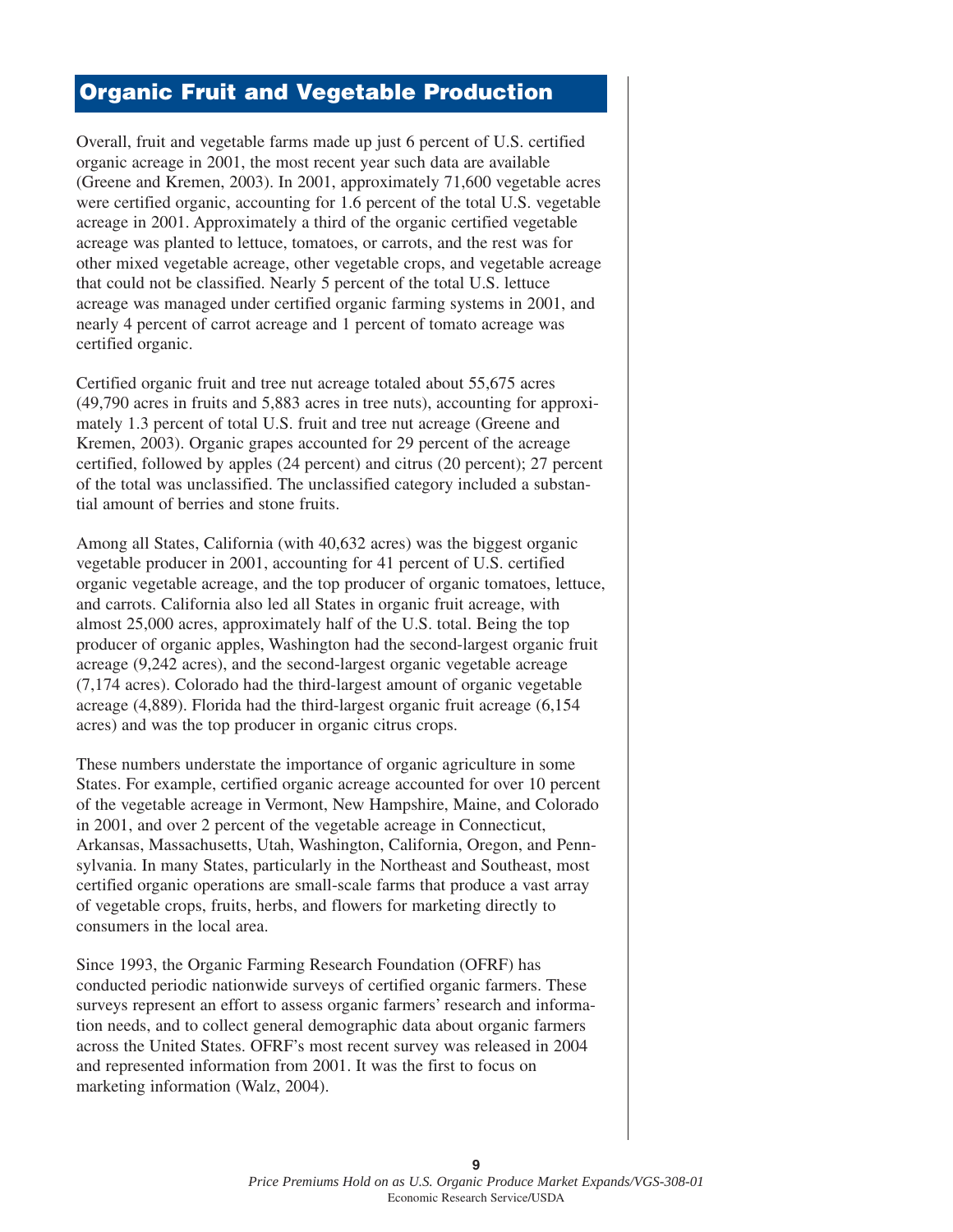Of the almost 1,200 respondents to OFRF's survey, 43 percent produced organic vegetables in 2001, representing 9,022 acres of land in vegetable crops. In terms of sales of organic vegetables, respondents sold 74 percent as fresh market products, 19 percent as products to be processed, 3 percent as value-added products, and 3 percent as seed or propagation stock. The top four vegetables represented in the survey by acreage were spinach, sweet corn, lettuce, and broccoli.

OFRF incorporated nuts and tree crops into its fruit category, with 36 percent of respondents producing organic fruits, nuts, or tree crops in 2001, representing 6,611 acres. Farmers sold these products as fresh (55 percent), as products for processing (26 percent), as value-added products (19 percent), and as seed or propagation stock (less than 1 percent). The top three fruits represented in the survey by acreage were wine grapes, apples, and strawberries.

Organic fruit and vegetable growers made use of the same market channels, but the survey responses suggest vegetable growers relied on a wider variety of market outlets. Eighty percent of organic vegetable producers (as well as producers of herb, floriculture, mushroom, and honey products) sold their products through consumer-direct channels (e.g., onfarm sales, farmers' markets, community-supported agriculture), 69 percent sold through wholesale markets (including processors and packers, distributors, cooperatives, and supermarket buyers), and 54 percent sold through direct-to-retail markets (e.g., natural food stores, restaurants, and conventional supermarkets). In contrast, 58 percent of fruit and tree nut producers sold their products through consumer-direct channels, 50 percent sold through wholesale markets, and 38 percent sold through direct-to-retail markets.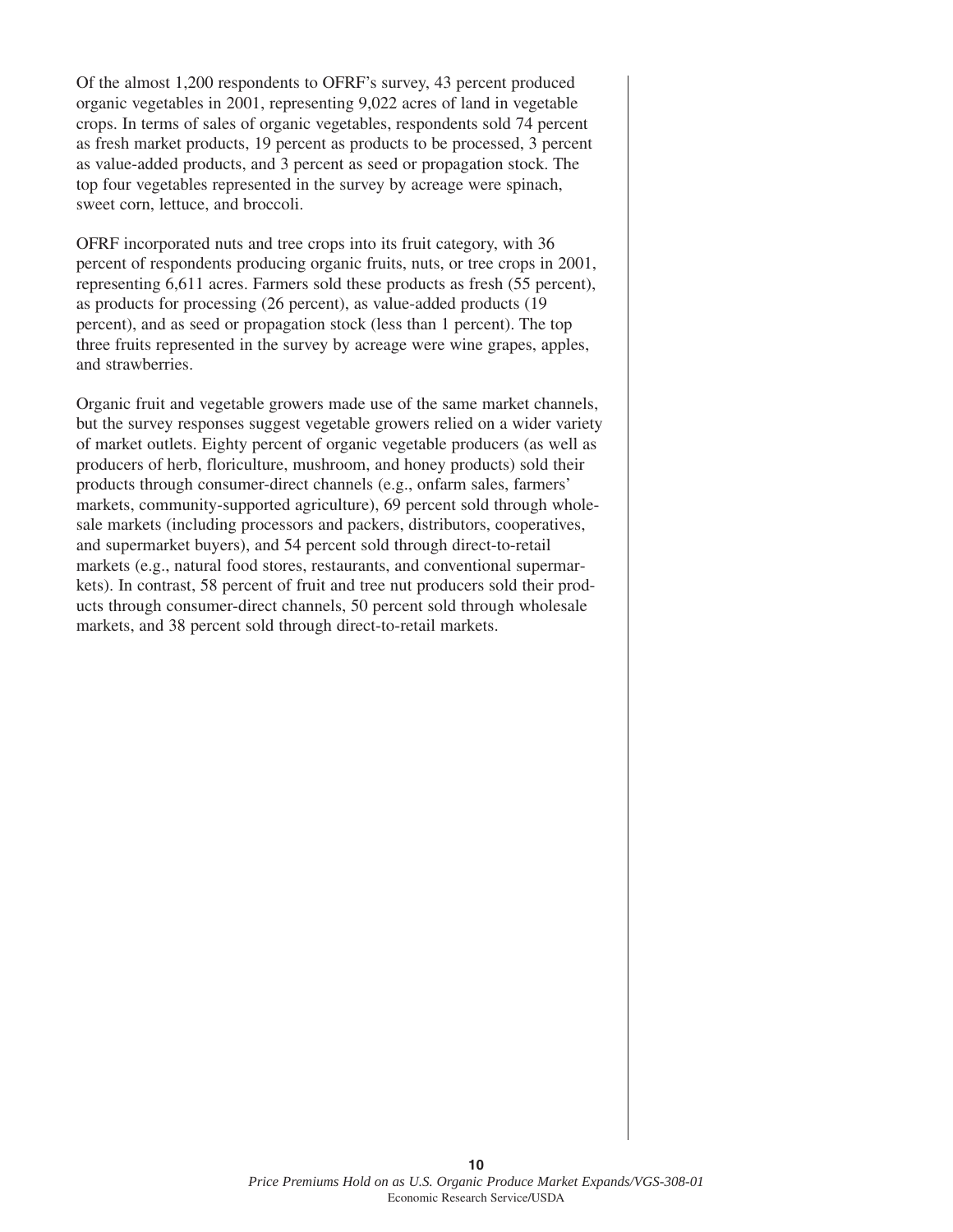### **Organic Fruit and Vegetable Prices**

Many organic industry participants and observers believe that price premiums for organic products need to decrease if organic foods are to penetrate much beyond the 2- to 3-percent level into the mainstream. Some experts point to evidence that shows prices and premiums are already declining somewhat: according to interviews with growers and distributors, price volatility is still evident in organic produce but the fluctuations had evened out somewhat and organic prices are closer to conventional prices than generally perceived (NBJ, 2003). These observations are supported by economic theory, which suggests high prices and high profits accrue to the innovators and adopters of new technologies (organic, in this case), and that the profitable niche will attract new suppliers, with prices and profitability of the niche product falling over time (Blank and Thompson, 2004).

Organic farmers, however, would much rather see their products continue to command price premiums, which generate higher profits. In OFRF's 2001 survey of organic farmers (Walz, 2004), 41 percent of respondents report receiving price premiums on all of their products sold, and 71 percent received a price premium on at least half of their product sold. When asked about the circumstances that made it difficult to receive price premiums, vegetable and fruit producers cited oversupply issues and cheap imports most often, as well as limited local demand for organic products in some areas (e.g., rural areas) and price competition from conventional items (e.g., corn and strawberries). On the other hand, a number of respondents found conventional prices high enough to warrant selling their organic products at these prices.

Systematic collection of price data for organic products has been limited, thus preventing in-depth analysis of market trends in prices, margins, and price premiums for organic foods, particularly as they compare with trends for conventional foods. Though covering different years and products, several U.S. studies have examined organic price premiums. These studies of farm-level, wholesale, and retail organic price data, collected by private and nonprofit organizations, show significant premiums for organic fruits, vegetables, grains, and milk in the 1990s and beyond.

USDA tracked wholesale organic price premiums for two fresh vegetables between 1989 and 1992 and found annual average prices that were generally double conventional prices, with wide variation on a weekly basis (USDA, ERS, 2003). Monthly farmgate price premiums for several major organic fruits and vegetables consistently exceeded 100 percent between 1992 and 1996, based on reports from *Organic Food Business News* (Vandeman, 1998). Supermarket scanner data showed similar price premiums for frozen organic vegetables during this period (Glaser et al., 1998). Greene and Calvin (1997) found an average price premium of 14 percent for organic mesclun mix and 110 percent for organic carrots for a 14-month period during 1996-97. Finally, over a 17-month period during 2000-01, Sok and Glaser (2001) found an average price premium of 130 percent for organic broccoli, 125 percent for organic carrots, and 10 percent for organic mesclun lettuce at the wholesale level.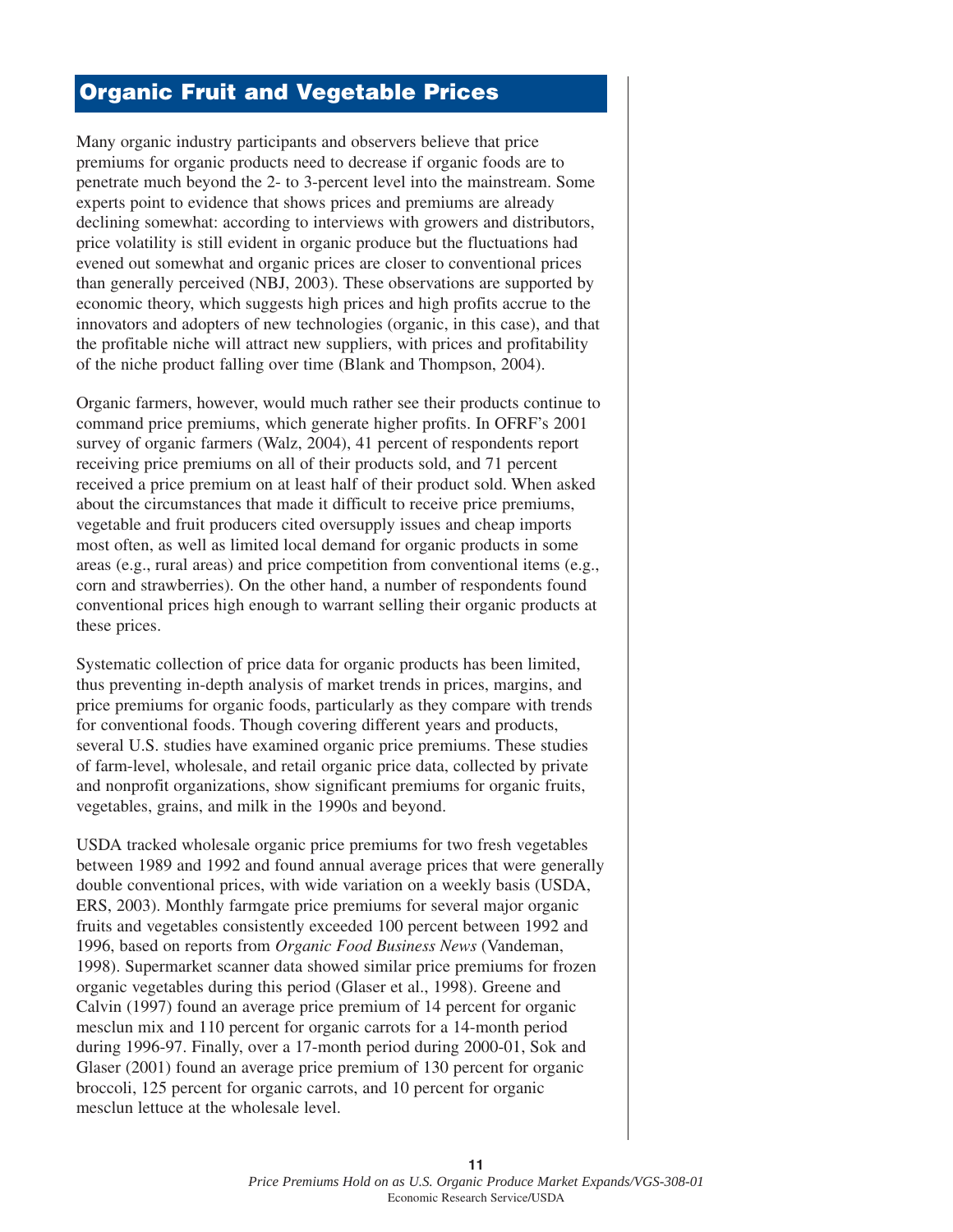Limited data on wholesale and farmgate prices for organic products are available from USDA and private sources. USDA's Market News Service (produced by the Agricultural Marketing Service (AMS)), includes wholesale prices for organic items when available in its daily wholesale fruit and vegetable reports, which cover terminal markets in 15 U.S. cities. Organic produce prices first appeared in the *Boston Wholesale Fruit and Vegetable Report* and the *Philadelphia Wholesale Fruit and Vegetable Report* in 1992. Since then, the Market News Service has reported organic prices in a number of other wholesale markets on a sporadic basis. The Boston and San Francisco markets are the only markets, however, in which organic prices are regularly reported for approximately 10 fruits and vegetables. In a recent inventory of daily organic prices by AMS (May 2003 to May 2004), a large number of organic prices were reported for Dallas (653) and Baltimore (459), but these numbers are still much lower than for Boston (4,109) and San Francisco (1,760). The inventory also showed that prices for 58 organic fruit and vegetable commodities were reported during the same period, but only 11 had over 200 different daily price reports.

At the farmgate level, *Organic Food Business News* (OFBN) provides organic price data for fruits and vegetables gathered from a weekly nationwide survey of farmers, buyers, traders, and shippers. OFBN's data provide regular information on price levels for a variety of organic crops, over a long period of time. However, the data are from a private source and are hard to evaluate for consistency and accuracy. Comparisons of organic prices to conventional prices at the farmgate level are further limited to those items that are reported by USDA's National Agricultural Statistics Service (NASS).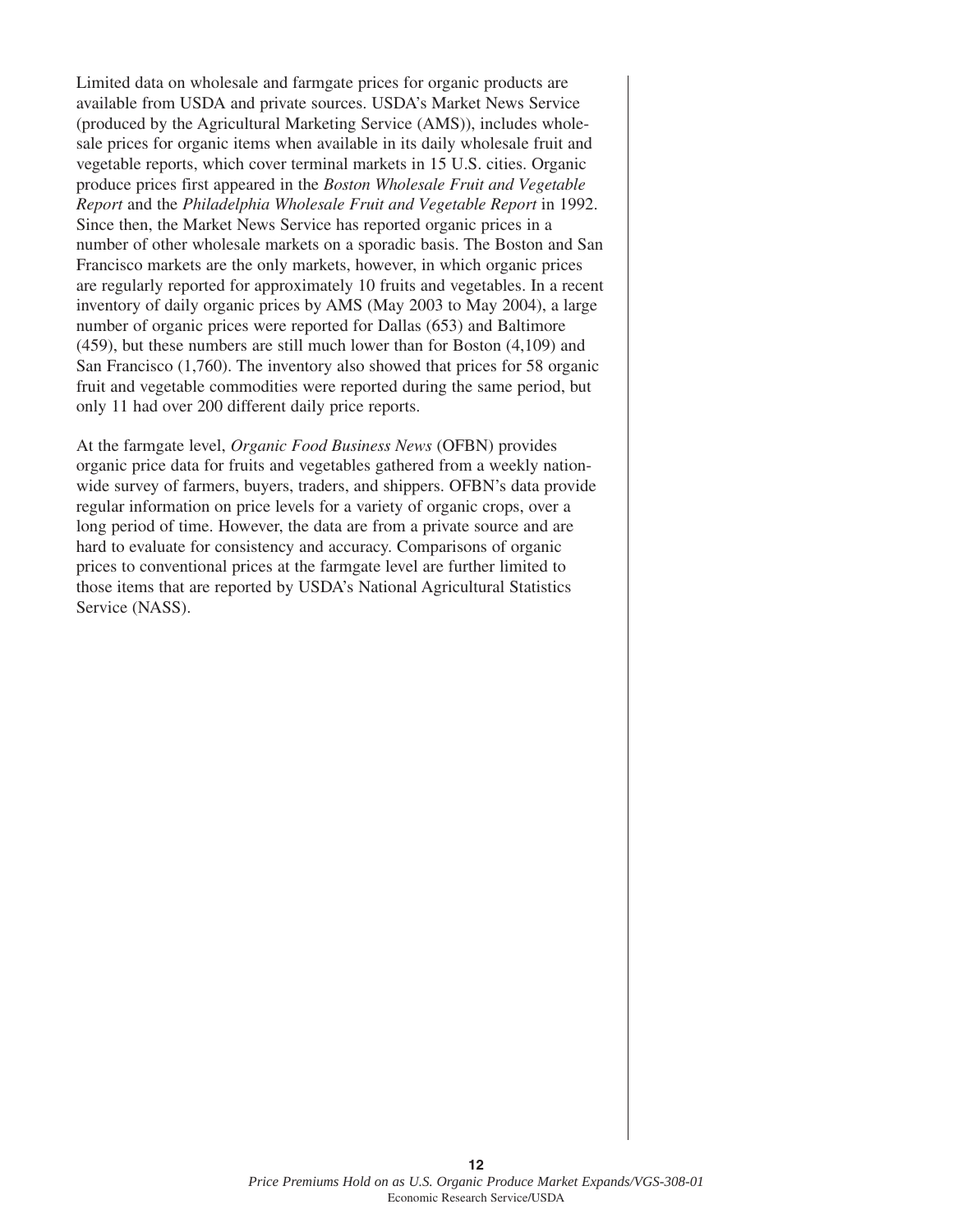# **Prices for Organic Broccoli, Carrots, and Mesclun Mix**

Broccoli, carrots, and mesclun mix are the most consistently reported organic commodities. This report details price premiums for broccoli and carrots, both at the wholesale and farmgate level, and mesclun mix, at the wholesale level, for 2000-04. The analysis of wholesale prices is based on organic and conventional pricing data gathered by USDA's AMS. AMS reports high and low prices when available. The monthly prices used here are simple averages of the high and low prices reported.4 Farm-level analysis is based on OFBN price data used to calculate monthly prices for organic products. OFBN provides weekly price ranges (lows and highs), and midpoints were computed on these ranges. The data provided by OFBN include a simple average of the month's midpoints. Conventional farm prices are reported as monthly averages in ERS Outlook Reports, based on monthly prices reported by NASS.

Streff and Dobbs (2004) note, however, OFBN prices may not accurately represent the prices received by most farmers because the prices are not weighted on the basis of quantities sold, but are simple highs and lows. Prices received for organic produce by different farmers can vary widely within any given month or year. While this effect may also apply to prices received by farmers producing conventional foods, price variation is likely to be greater for organic farmers. The limitation posed by averaging simple highs and lows also holds true for the wholesale-level data, for both conventional and organic prices.

Over the period 2000-04, organic price premiums were higher for both broccoli and carrots at the wholesale level than at the farmgate level (table 2). Market margins for farmgate to wholesale were higher in the organic sector than in the conventional sector for broccoli and carrots, which is consistent with earlier studies indicating that organic wholesalers earn higher margins than conventional wholesalers (Dimitri and Richman, 2000). Also consistent with earlier studies (Sok and Glaser, 2001), annual organic price premiums for broccoli and carrots are close to 100 percent or above (the highest was 180 percent in 2003 for wholesale broccoli) for all but organic farmgate carrots. Annual organic price premiums for mesclun mix, at the wholesale level, range from 6 to 9 percent over the 5-year period.

Figures 2-6 detail quarterly price premiums for each commodity.<sup>5</sup> While quarterly prices for wholesale conventional broccoli have remained steady at mostly \$8-\$12 per carton (carton of 14-18 count bunches) over the last 5 years, per carton prices for wholesale organic broccoli have shown more variability, ranging from \$18 to almost \$38 (fig. 2). Except for two quarters, price premiums have consistently remained above 100 percent over the 5 year period, with 65 percent being the lowest price premium and 223 percent the highest.

Farmgate broccoli prices follow a similar pattern, with most conventional prices in the range of \$5-\$7 per 23-pound carton (comparable to the wholesale carton), with \$5 the lowest and \$10 the highest (fig. 3). Per carton prices

<sup>4</sup>The monthly price averages the month's daily average of the reported high and low prices.

<sup>5</sup>Quarterly prices were calculated by averaging the monthly prices in the organic farmgate and wholesale prices data product at

[www.ers.usda.gov/data/OrganicPrices](http://www.ers.usda.gov/data/OrganicPrices/) Quarterly price premiums are calculated using quarterly organic prices and quarterly conventional prices. Organic price premiums are calculated by subtracting the conventional price from the organic price and dividing the difference by the conventional price.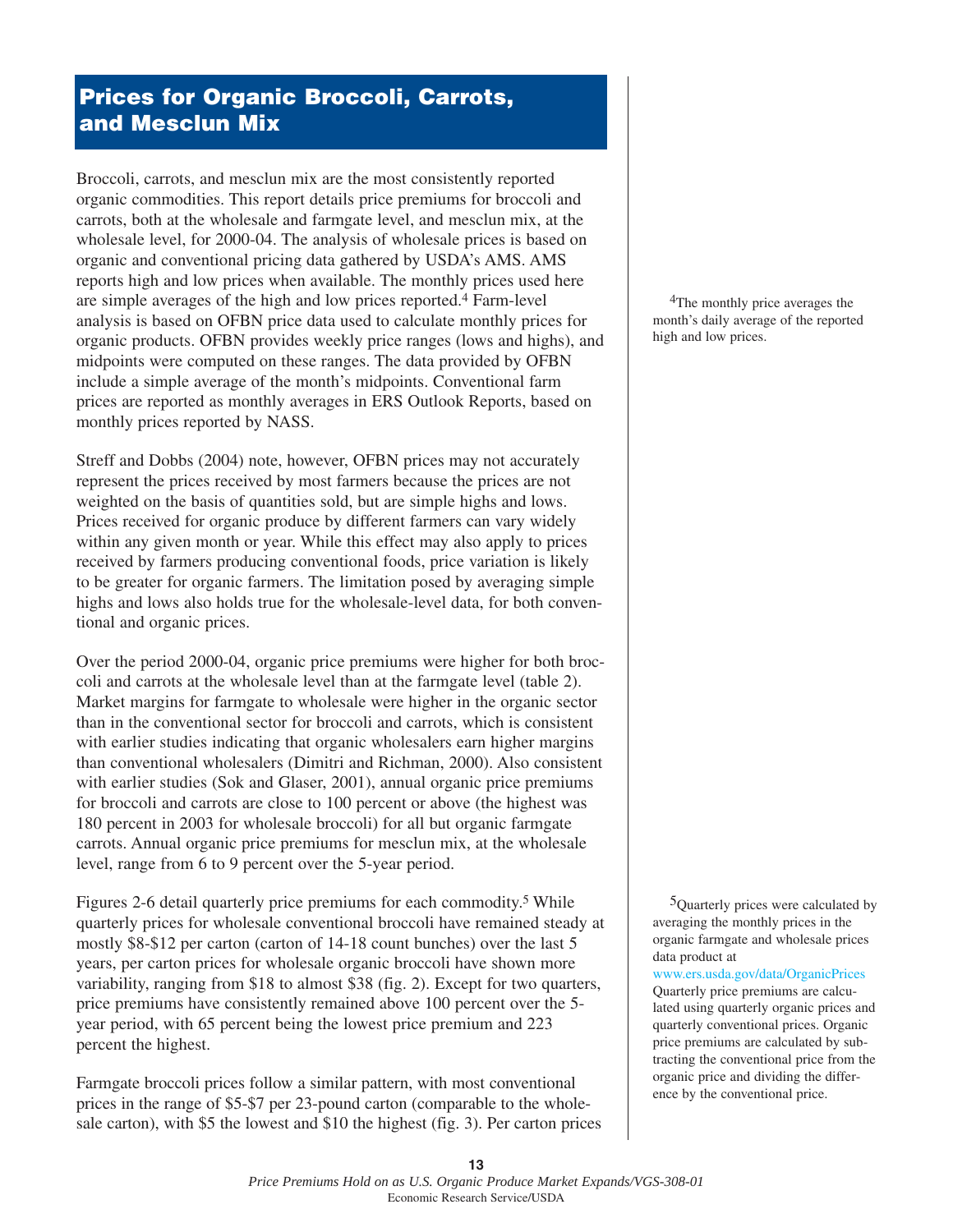| Table 2 |                                                                                      |  |
|---------|--------------------------------------------------------------------------------------|--|
|         | Annual wholesale and farmgate price premiums and market margins for produce, 2000-04 |  |

|                    | Organic price premium |          | Market margins for farmgate to wholesale |              |
|--------------------|-----------------------|----------|------------------------------------------|--------------|
| Item/calendar year | Wholesale             | Farmgate | Organic                                  | Conventional |
|                    |                       |          | Percent                                  |              |
| <b>Broccoli</b>    |                       |          |                                          |              |
| 2000               | 124                   | 99       | 72                                       | 53           |
| 2001               | 141                   | 100      | 93                                       | 56           |
| 2002               | 176                   | 130      | 93                                       | 51           |
| 2003               | 180                   | 133      | 82                                       | 42           |
| 2004               | 153                   | 117      | 96                                       | 64           |
| <b>Carrots</b>     |                       |          |                                          |              |
| 2000               | 126                   | 117      | 90                                       | 71           |
| 2001               | 143                   | 108      | 69                                       | 36           |
| 2002               | 152                   | 89       | 64                                       | 24           |
| 2003               | 162                   | 91       | 69                                       | 23           |
| 2004               | 148                   | 75       | 68                                       | 22           |
| <b>Mesclun mix</b> |                       |          |                                          |              |
| 2000               | 6                     | n/a      | n/a                                      | n/a          |
| 2001               | 9                     | n/a      | n/a                                      | n/a          |
| 2002               | 8                     | n/a      | n/a                                      | n/a          |
| 2003               | 6                     | n/a      | n/a                                      | n/a          |
| 2004               | 7                     | n/a      | n/a                                      | n/a          |

Notes:  $n/a$  = not available. Organic price premiums are the percent increase over conventional prices and are calculated by subtracting the conventional price from the organic price and dividing the difference by the conventional price. Market margins are the difference between farmgate and wholesale prices. Annual price premiums and marketing margins are calculated using an average of monthly data.

Sources: Calculated by USDA's Economic Research Service from Organic Food Business News, 2004; USDA, ERS, 2004a-b; USDA, AMS, 2004.

for organic broccoli varied between \$11 and \$23. However, farmgate price premiums have been lower than those at the wholesale level. In 8 of the 20 quarters, price premiums were below 100 percent (lowest 35 percent), and the highest price premium in the 5-year period was 195 percent.

Both quarterly wholesale conventional and organic prices for carrots have remained steady since mid-2001, leading to stable price premiums between 130 and 175 percent from third quarter 2001 to 2004 (fig. 4). Prior to 2001, organic carrot prices showed greater variability, with wholesale prices ranging from \$19 per sack (sack of 24-count 2-pound bags, size medium to large) in mid-2000 to \$34 per sack in mid-2001. Prices per sack steadied after 2001 and ranged from a low of \$29 per sack to \$32 per sack through late 2004. Conventional prices per sack have remained relatively steady throughout the 5-year period, with prices ranging from \$10 to \$13.

Farmgate prices for organic carrots fluctuated prior to the third quarter 2001 (ranging from \$10 in mid-2000 to \$20 in mid-2001) (fig. 5). Conventional prices for carrots also varied before 2001, leading to swings in price premiums in 2000 from 44 to 202 percent. Per sack prices for organic carrots at the farm level then stabilized from mid-2001 and have remained at \$18.6 After the second quarter 2001, conventional prices per sack also stabilized, ranging from \$9 to \$12, with organic premiums ranging from 55 to 132 percent. However, prices of conventional carrots increased in the first two quarters of 2004 and then decreased sharply in the third quarter. The relative stability of organic and conventional carrot prices likely stems from the fact that both products are grown almost exclusively under contract.

<sup>6</sup>Because of the proprietary nature of the data, it is not clear why organic carrot farmgate prices have remained constant at \$18.35 since July 2002.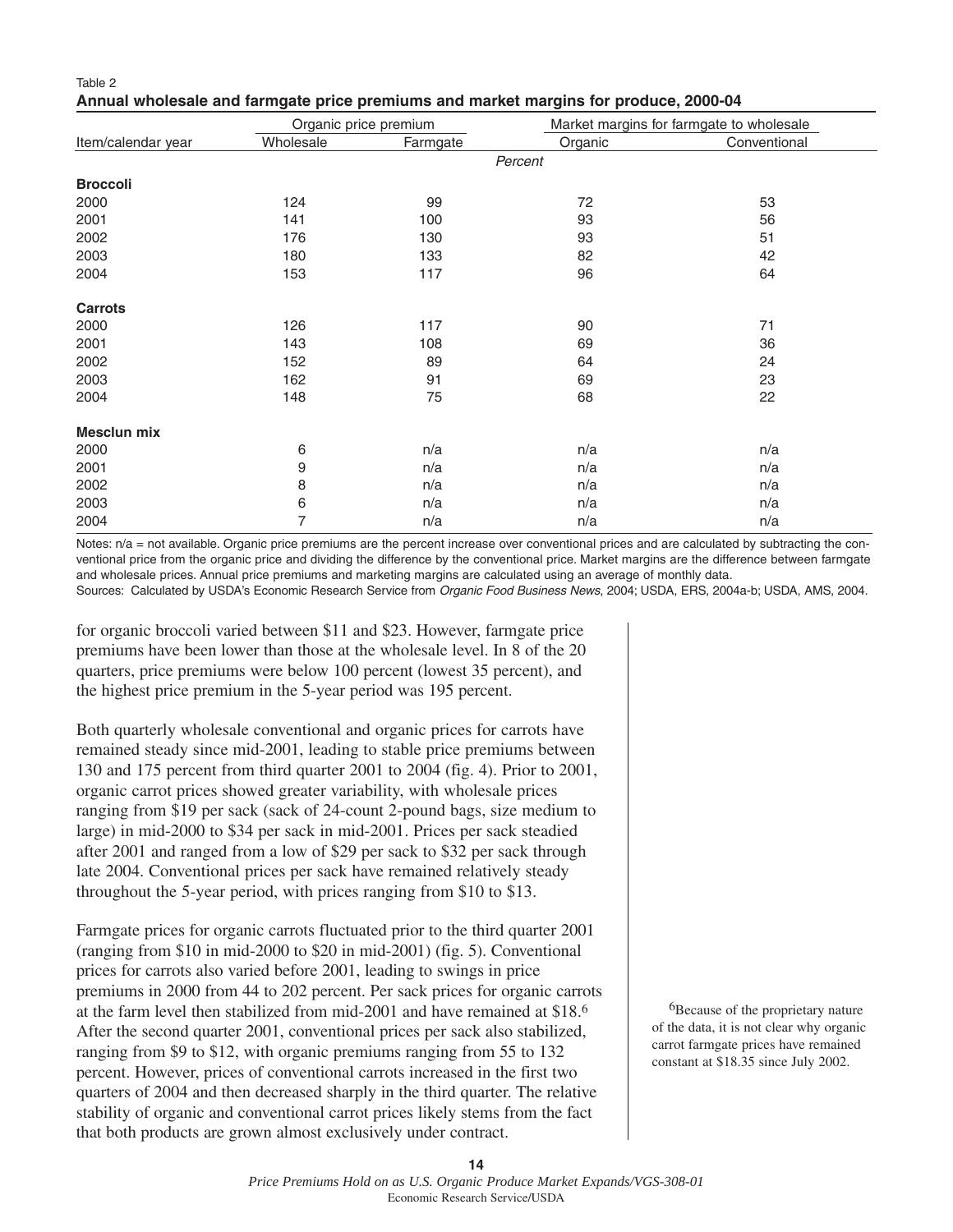Mesclun mix showed a markedly lower wholesale price premium than the other commodities studied, ranging from -10 percent to 18 percent quarterly over the last 5 years (fig. 6). Also, unlike the other commodities whose prices have varied over the years, both organic and conventional mesclun mix have noticeably decreased in price since the late 1990s. Organic prices have fallen from around \$9-\$10 per carton (3-pound carton) in the late 1990s to slightly more than \$6 per carton in 2004. In the conventional sector, per carton prices have fallen from \$8-\$9 in the late 1990s to almost \$6 in 2004.7 The price premium for organic mesclun has always been much lower than for other commodities (Greene and Calvin, 1997). Mesclun, first introduced as an organic crop in the 1990s, initially sold for high prices that attracted both organic and conventional producers to the market. As the supply of organic and conventional mesclun increased, the prices of both declined, although organic products maintain a small premium.

The trends in price premiums for broccoli and carrots over time suggest that, for the time being, even though certified organic acreage is rising rapidly, demand appears to be growing fast enough so that farmers and wholesalers are maintaining an organic premium. Interestingly, the wholesale organic premium consistently exceeds the organic premium at the farmgate for broccoli and carrots. In contrast, wholesale price premiums and prices for both organic and conventional mesclun mix have continued to narrow since the mid-to-late 1990s.

These results cannot be generalized to the wide range of organic fruits and vegetables, and the limited availability of price data means that a broader survey of price premiums for organic goods is not possible at this time. The lack of a system for tracking organic prices at the farm, wholesale, and retail level means that—for the immediate future at least—price and premium trend analysis will be limited to these few commodities.





in figure. Price data not available for organic broccoli for the quarter July-September 03. (noted as Sep 03 in chart)

Source: Calculated by USDA's Economic Research Service from USDA, AMS, 2004. See underlying data at [www.ers.usda.gov/data/OrganicPrices](http://www.ers.usda.gov/data/OrganicPrices)

7Only wholesale prices for mesclun mix are available, since NASS does not collect farmgate price information on this commodity.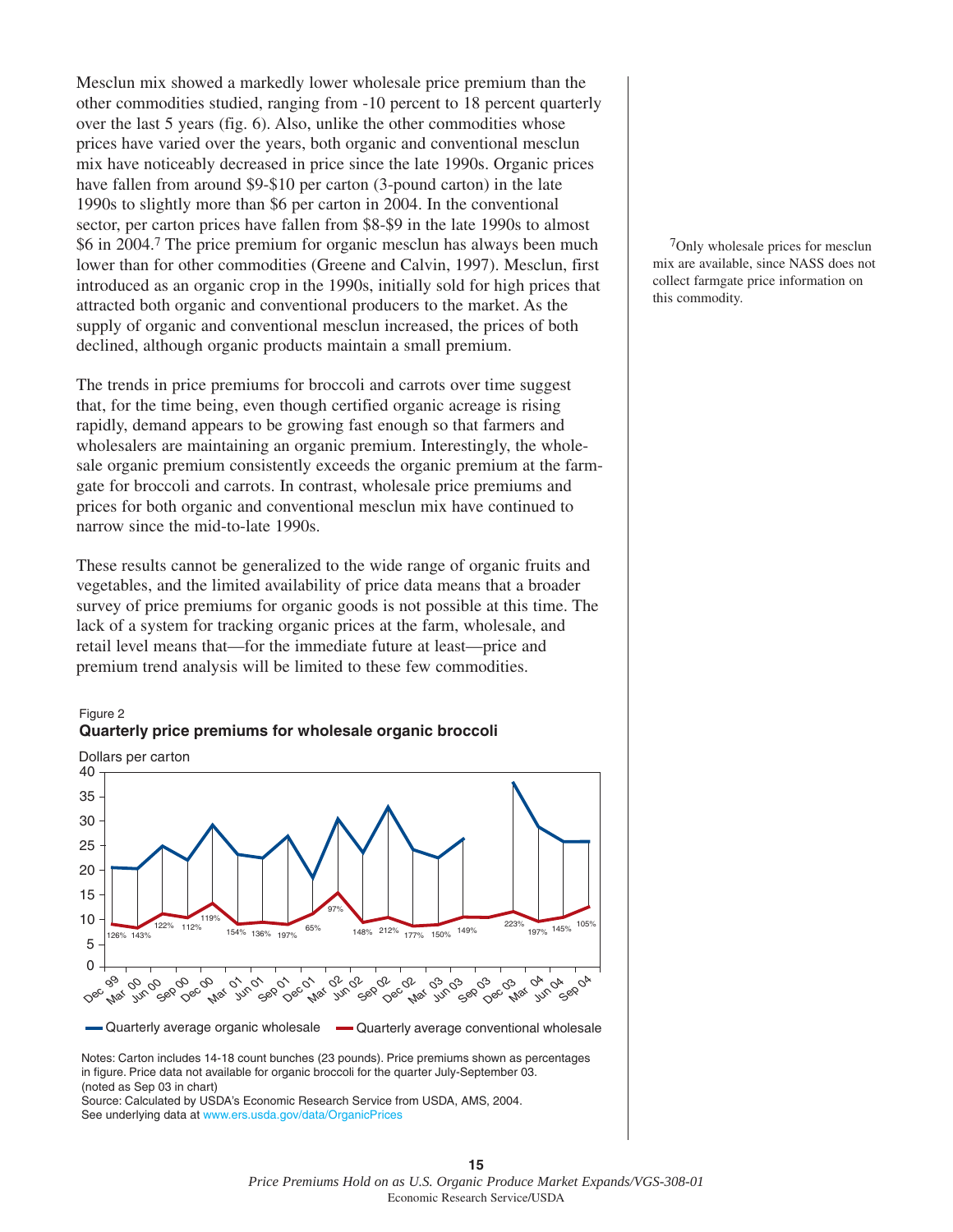#### Figure 3 **Quarterly price premiums for farmgate organic broccoli**





Notes: Carton includes 14-18 count bunches (23 pounds). Price premiums shown as percentages in figure.

Source: Calculated by USDA's Economic Research Service from *Organic Food Business News*, 2004 (organic) and USDA, ERS, 2004a-b (conventional). See underlying data at [www.ers.usda.gov/data/OrganicPrices](http://www.ers.usda.gov/data/OrganicPrices/)

#### Figure 4 **Quarterly price premiums for wholesale organic carrots**



Notes: Sack includes 24-count 2-pound bags (size: medium to large). Price premiums shown as percentages in figure.

Source: Calculated by USDA's Economic Research Service from USDA, AMS, 2004. See underlying data at [www.ers.usda.gov/data/OrganicPrices](http://www.ers.usda.gov/data/OrganicPrices/)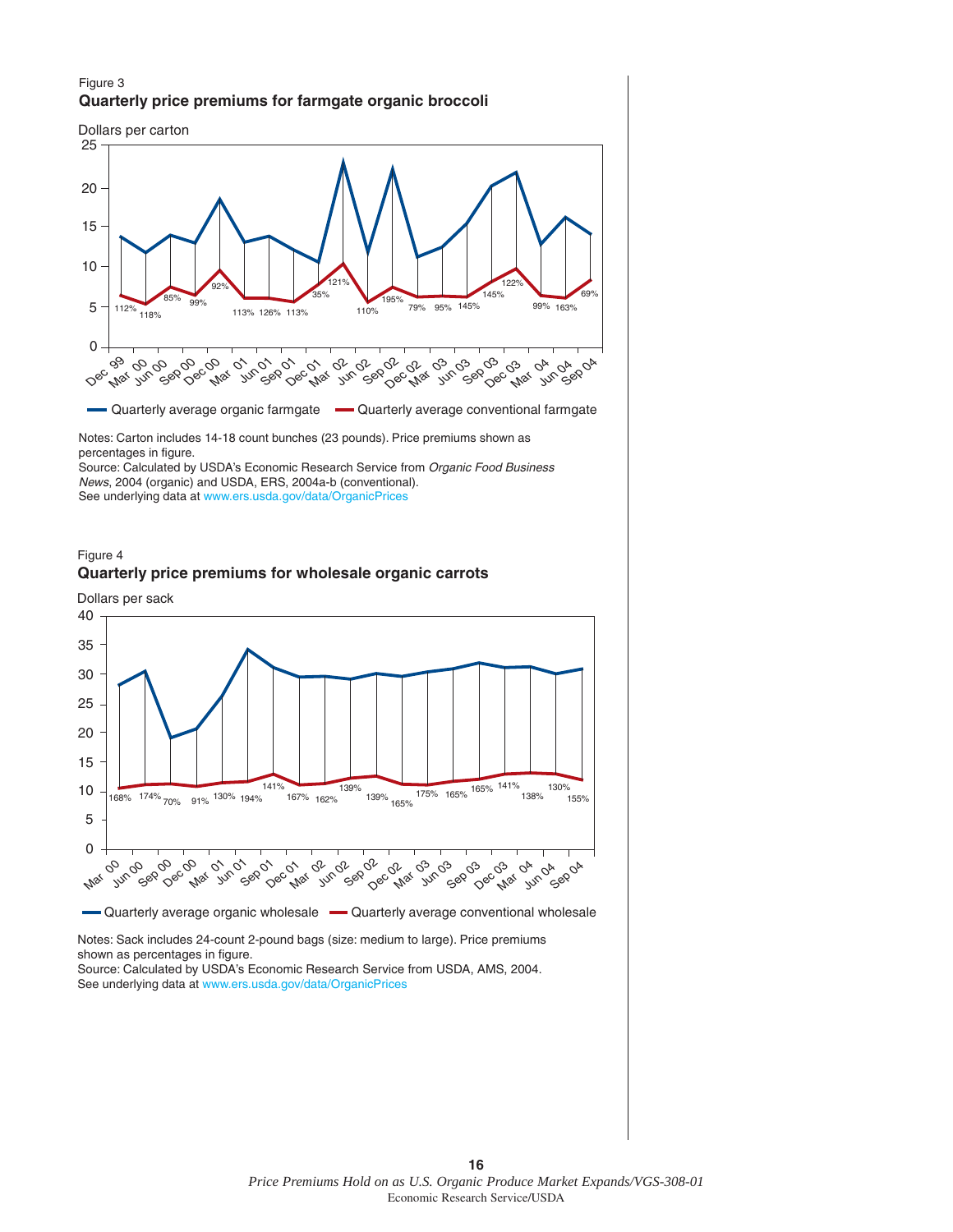#### Figure 5 **Quarterly price premiums for farmgate organic carrots**





Notes: Sack includes 24-count 2-pound bags (size: medium to large). Price premiums shown as percentages in figure.

Source: Calculated by USDA's Economic Research Service from Organic Food Business News, 2004 (organic) and USDA, ERS, 2004a-b (conventional).

See underlying data at [www.ers.usda.gov/data/OrganicPrices](http://www.ers.usda.gov/data/OrganicPrices/)

#### Figure 6

#### **Quarterly price premiums for wholesale organic mesclun mix**



Source: Calculated by USDA's Economic Research Service from USDA, AMS, 2004. See underlying data at [www.ers.usda.gov/data/OrganicPrices](http://www.ers.usda.gov/data/OrganicPrices/)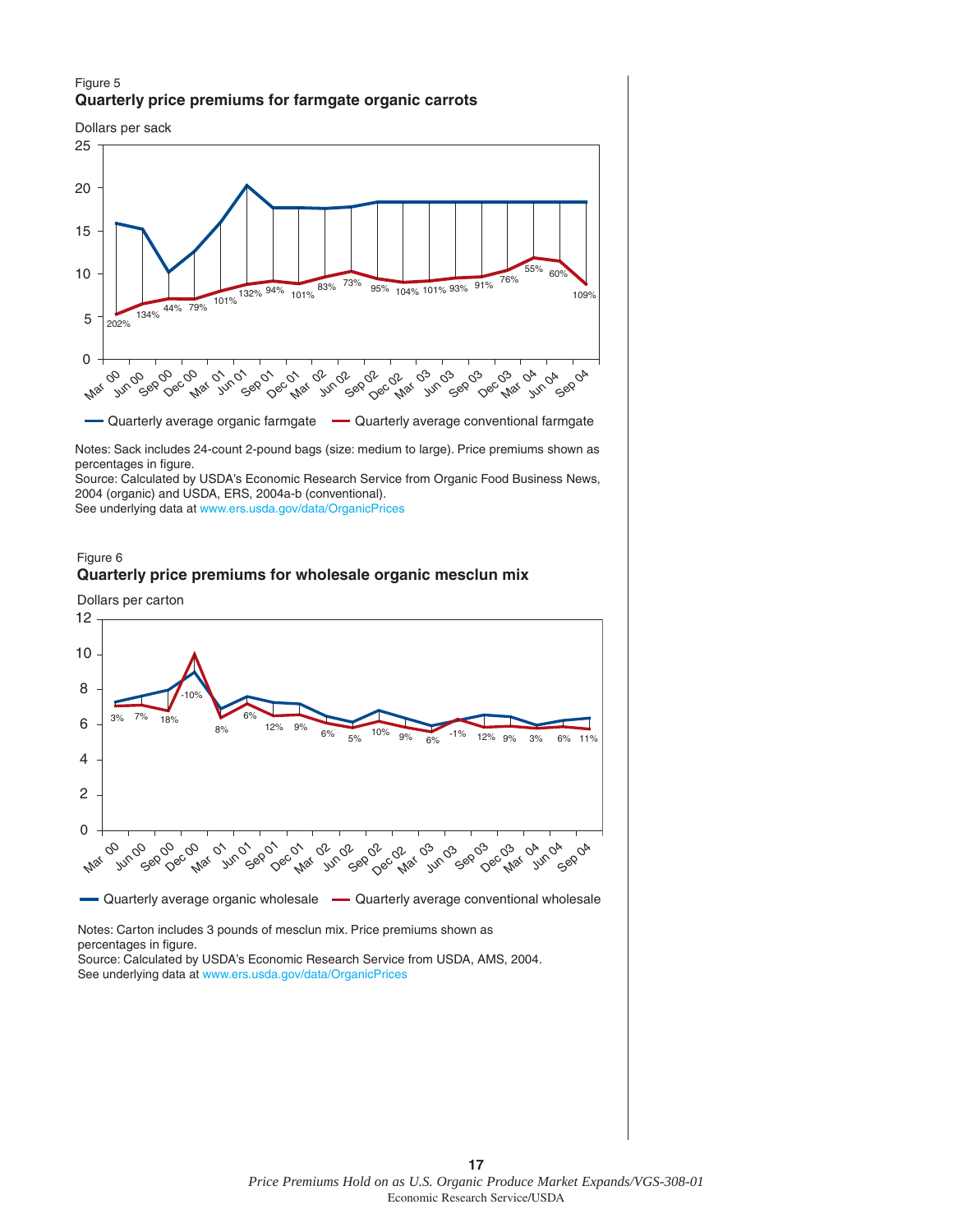# **Looking Ahead**

Fresh fruits and vegetables have long been an important component of the organic food sector, and this status is likely to continue into the future. Despite higher prices for organic products than for conventional products, the number of consumers who purchase organic produce is growing, and this group is becoming more diverse. Consumers cite various factors as influences in their decisions to purchase organically grown food, including health, nutrition, and support for the environment and for small and local farmers. For this group of consumers, rising expenditures over the last 20 years indicate that these factors outweigh the higher direct costs of organic foods. Yet, a larger body of consumers has indicated that the size of the organic price premium deters them from buying organically grown food, and thus likely will constrain market expansion at some point.

Farmers benefit by receiving higher prices, and presumably higher profits, for their organic products. A natural tension results from this effect. Higher prices and profitability encourage farmers to increase production or to enter the organic sector. If supply begins growing faster than demand, price premiums and profitability will decline. At the same time, as the price differential between organically and conventionally grown products diminishes, more consumers are likely to purchase organic food. Relative changes of supply and demand will help determine whether price premiums and higher profitability will continue for organic farmers and businesses.

For more information on U.S. organic agriculture, see ERS's organic farming and marketing briefing room, [www.ers.usda.gov/briefing/organic.](http://www.ers.usda.gov/briefing/organic/)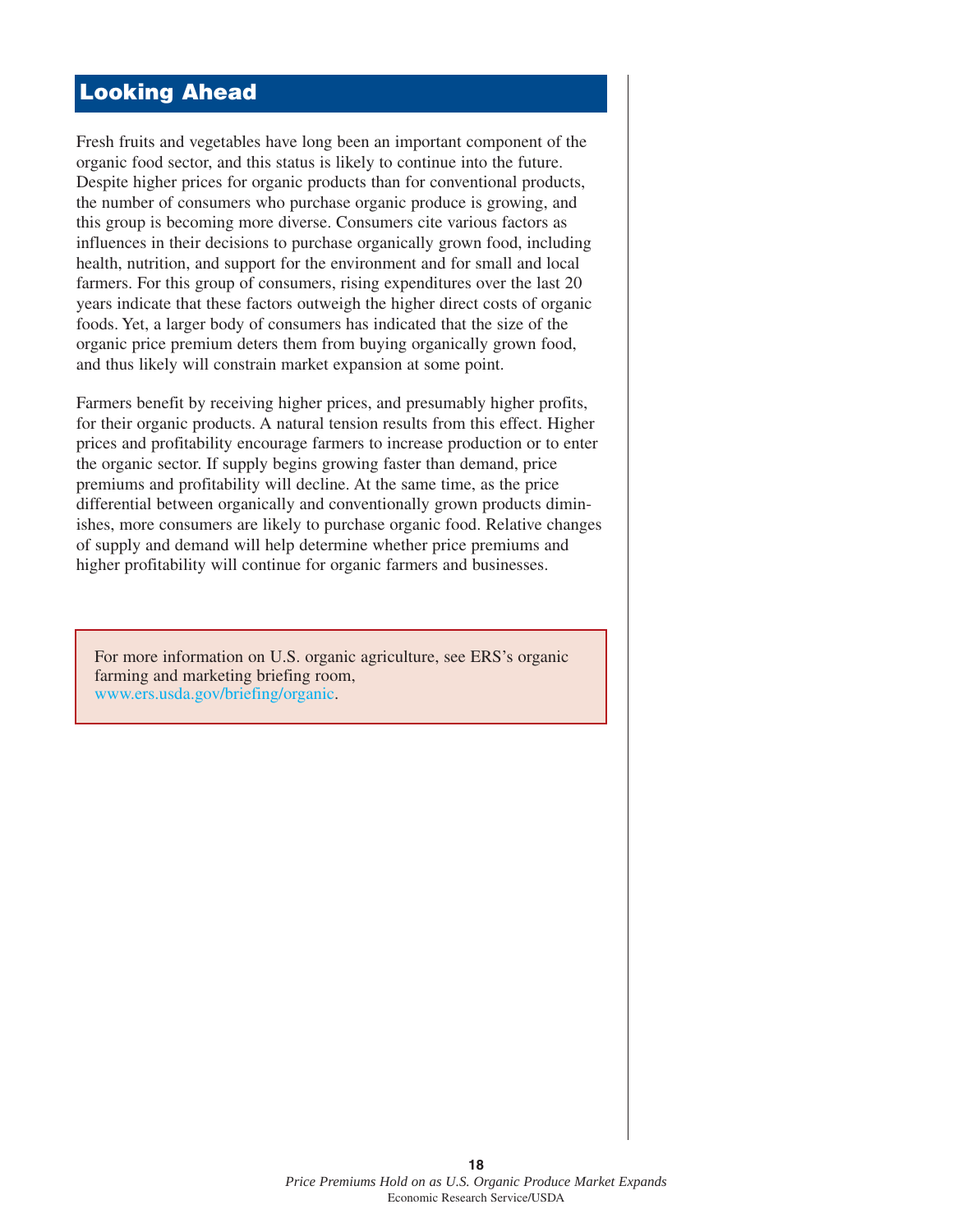#### **References**

Barry, M. 2004. "The New World Order: Organic Consumer Lifestyle Segmentation." *[N]sight*. Hartman Group Fall.

Blank, Steven C., and Gary D. Thompson. 2004. "Can/Should/Will a Niche Become the Norm? Organic Agriculture's Short Past and Long Future." *Contemporary Economic Policy*, 22(4):483-503.

Blisard, N., H. Stewart, and D. Jolliffe. 2004. *Low-Income Households' Expenditures on Fruits and Vegetables*, Agricultural Information Bulletin No. 792-5. U.S. Department of Agriculture, Economic Research Service, October, [www.ers.usda.gov/publications/aib792/aib792-5/aib792-5.pdf.](http://www.ers.usda.gov/publications/aib792/aib792-5/aib792-5.pdf)

Born, H. 2004. *Enterprise Budgets and Production Costs for Organic Production*, ATTRA-NCAT, National Center for Appropriate Technology, [www.attra.ncat.org/.](http://www.attra.ncat.org/)

Dimitri, C., A. Tegene, and P. Kaufman. 2003. *U.S. Fresh Produce Markets: Marketing Channels, Trade Practices, and Retail Pricing Behavior*, Agricultural Economic Report No. 825, U.S. Department of Agriculture, Economic Research Service, September, [www.ers.usda.gov/Publications/aer825/.](http://www.ers.usda.gov/Publications/aer825/)

Dimitri, C., and C. Greene. 2002. *Recent Growth Patterns in U.S. Organic Foods Market.* Agricultural Information Bulletin No. 777, U.S. Department of Agriculture, Economic Research Service, September, [www.ers.usda.gov/publications/aib777/](http://www.ers.usda.gov/publications/aib777/).

Dimitri, C., and N. Richman. 2000. *Organic Food Markets in Transition*, Public Policy Report No. 14, Henry A. Wallace Institute for Alternative Agriculture, April.

Estes, E., T. Kleese, and L. Lauffer. 2003. *North Carolina Organic Vegetable Production Cost Study*, Department of Agricultural and Resource Economics, North Carolina State University and Carolina Farm Stewardship Association.

Estes, E., and V. Kerry Smith. 1996. "Price, Quality, and Pesticide-Related Health Risk Considerations in Fruit and Vegetable Purchases: An Hedonic Analysis of Tucson, Arizona Supermarkets," *Journal of Food Distribution Research* 27(3): 8-17, Fall.

Food and Agriculture Organization of the United Nations, International Trade Centre, and Technical Centre for Agricultural and Rural Cooperation (FAO/ ITC/CTA). 2001. *World Markets for Organic Fruit and Vegetables - Opportunities for Developing Countries in the Production and Export of Organic Horticultural Products*, FAO.

Fuchshofen, W., and S. Fuchshofen. 2000. *Organic Trade Association's Export Study for U.S. Organic Products to Asia and Europe*, Organic Trade Association, [www.ota.com/organic/mt/export\\_form.html.](http://www.ota.com/organic/mt/export_form.html)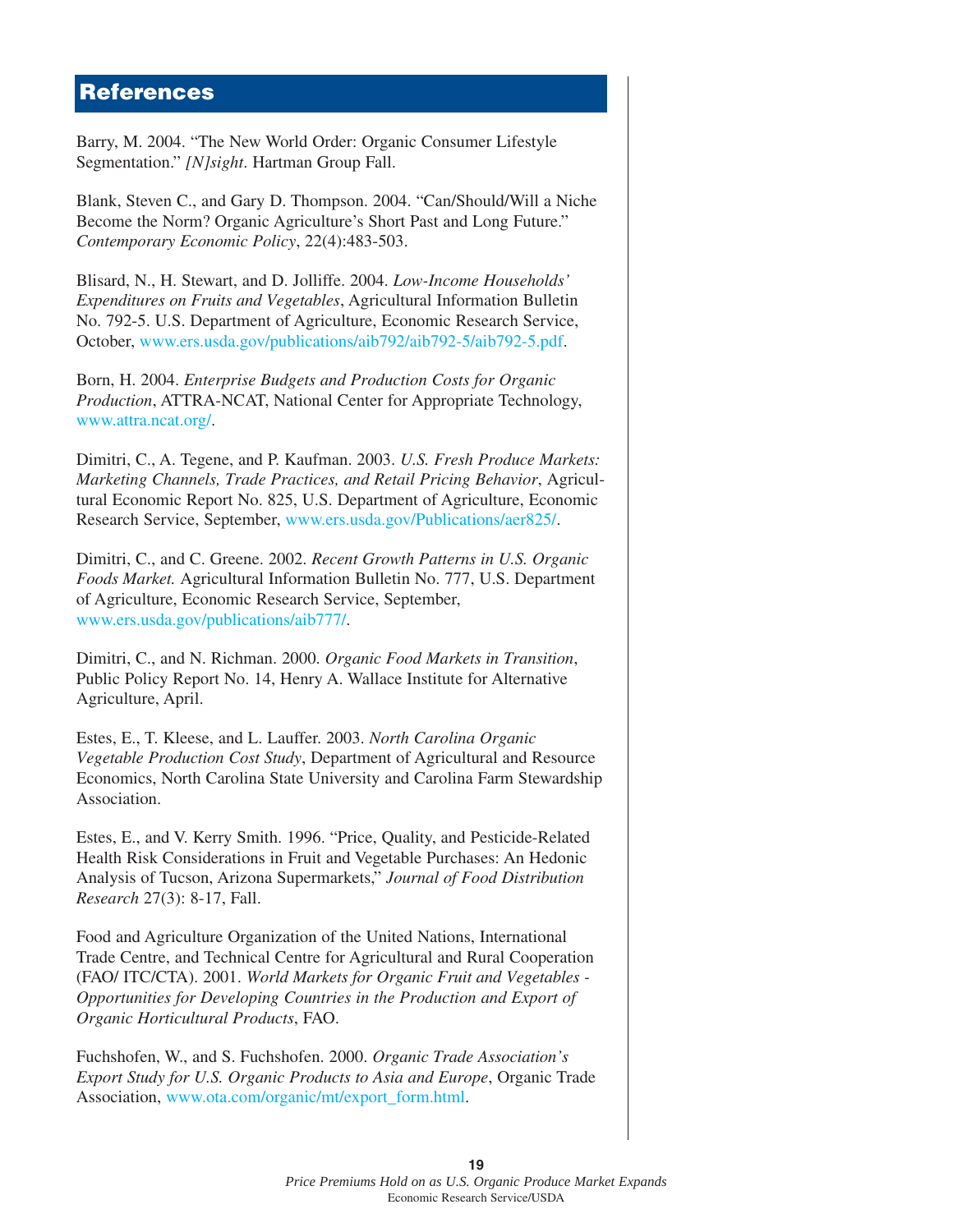Glaser, L., B. Krissoff, A. Lengyel, and K. Sheehan. 1998. "Demand for Frozen Vegetables: A Comparison of Organic and Conventional Products," *Vegetables and Specialties Situation and Outlook*. VGS-276. U.S. Department of Agriculture, Economic Research Service, November.

Govindasamy, R., and J. Italia. 1990. "Predicting Willingness to Pay a Premium for Organically Grown Fresh Produce," *Journal of Food Distribution Research*, Volume 30 (2):44-53.

Greene, C., and L. Calvin. 1997. "'Organically Grown' Vegetables: U.S. Acreage and Markets Expand During the 1990s", *Vegetables and Specialties Situation and Outlook*, VGS-271, U.S. Department of Agriculture, Economic Research Service, May.

Greene, C., and A. Kremen. 2003. *U.S. Organic Farming in 2000-2001: Adoption of Certified Systems*. Agriculture Information Bulletin No. 780, U.S. Department of Agriculture, Economic Research Service, April.

Grubinger, V. 1999. *Sustainable Vegetable Production from Start-up to Market*, NRAES-104, Natural Resource, Agriculture, and Engineering Service—Cooperative Extension, Cornell University.

Hartman Group. 2002. *Hartman Organic Research Review: A Compilation of National Organic Research Conducted by the Hartman Group*. Bellevue, WA.

Hartman Group. 2004. *Organic Food and Beverage Trends*, *2004*. Bellevue, WA.

*Natural Foods Merchandiser*, various issues.

Nutrition Business Journal (NBJ). 2003. *The NBJ/SPINS Organic Foods Report 2003*, Penton Media, Inc.

Nutrition Business Journal (NBJ), 2004. *The NBJ/SPINS Organic Foods Report 2004*, Penton Media, Inc.

*Organic Food Business News*. 2004. *Organic Commodity Prices*. Hotline Printing and Publishing. November 1999-November 2004.

*Organic Monitor*, 2002. "U.K. Future Development of Organic Dairy Sector." December 20. London, UK. [www.organicmonitor.com](http://www.organicmonitor.com)

Organic Trade Association (OTA). 2004. *The OTA 2004 Manufacturers' Survey Overview*.

*The Packer*. 2002. "Fresh Trends: Profile of the Fresh Produce Consumer"*.*

Ro, E., and D. Frechette. 2001. "The Effect of California Weather Conditions on Price Premia for Organically Grown Vegetables in the United States," *Journal of Food Distribution Research*, July.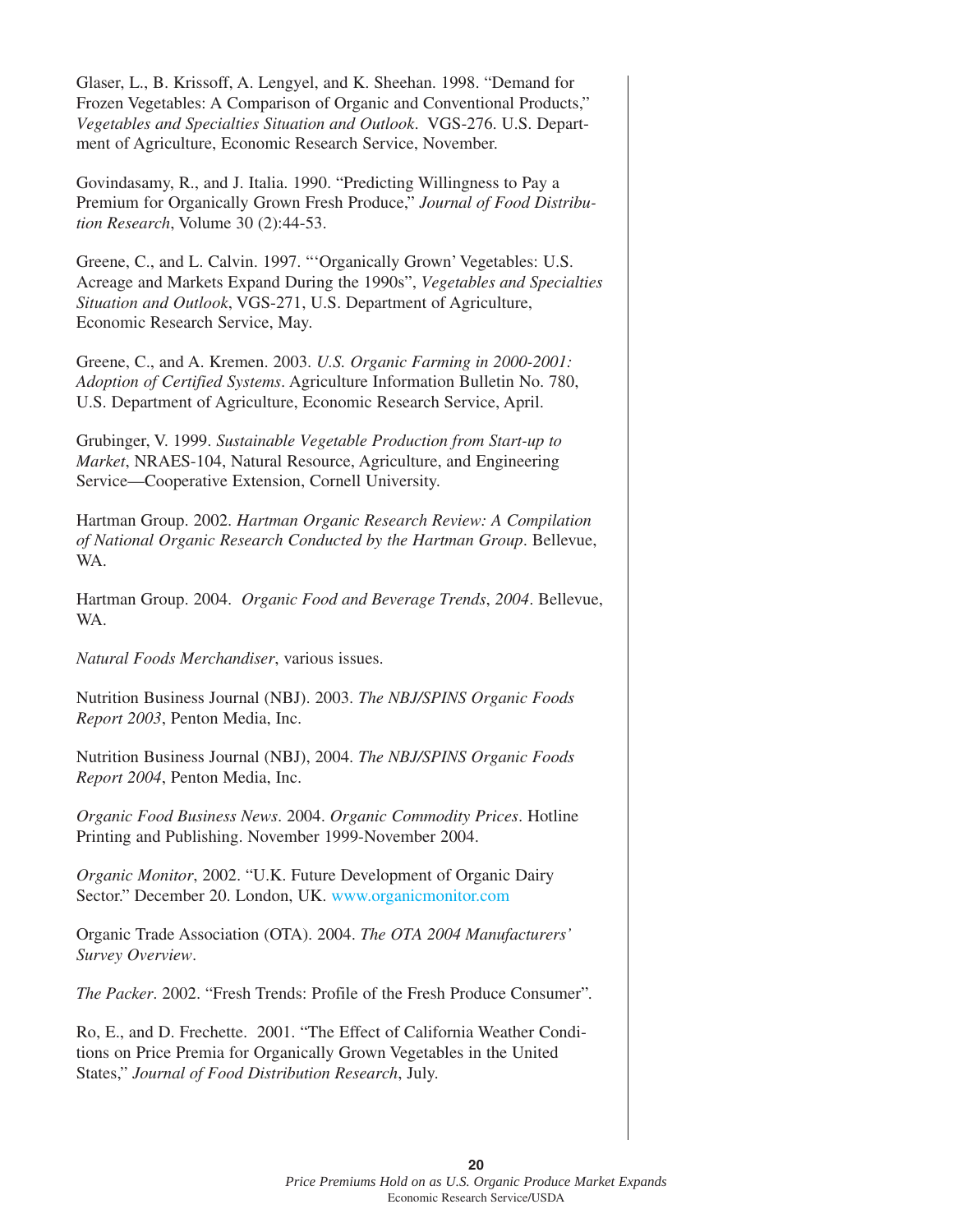Sok, E., and L. Glaser. 2001. "Tracking Wholesale Prices for Organic Produce," *Agricultural Outlook*, U.S. Department of Agriculture, Economic Research Service, October, [www.ers.usda.gov/publications/agoutlook/oct2001/ao285d.pdf.](http://www.ers.usda.gov/publications/agoutlook/oct2001/ao285d.pdf)

Streff, N., and T. Dobbs. 2004. '*Organic' and 'Conventional' Grain and Soybean Prices in the Northern Great Plains and Upper Midwest: 1995 through 2003*, Econ Pamphlet 2004-1, South Dakota State University, Economics Department, June.

Temple, S. 2000. *The Transition from Conventional to Low-Input or Organic Farming Systems: Soil Biology, Soil Chemistry, Soil Physics, Energy Utilization, Economics, and Risk*, Sustainable Agriculture Research and Education Program-Final Report, University of California, November.

Thompson, G., and J. Kidwell. 1998. "Explaining the Choice of Organic Produce: Cosmetic Defects, Prices, and Consumer Preferences," *American Journal of Agricultural Economics* v80, n2 (May): 277-8.

University of California. Various years. *Organic Farming Cost and Returns Studies*, Sustainable Agriculture Research and Education Program, University of California, [www.sarep.ucdavis.edu/pubs/Costs.htm](http://www.sarep.ucdavis.edu/pubs/Costs.htm).

U.S. Department of Agriculture, Agricultural Marketing Service (USDA, AMS). 2004. *Boston Wholesale Fruit and Vegetable Report*, September 1999-December 2004.

U.S. Department of Agriculture, Economic Research Service (USDA, ERS). 2005. "New Organic Product Introductions Are Led by Beverages, Prepared Foods, and Snacks," *Amber Waves*, Vol. 3, Issue 2, p. 44, April, [www.ers.usda.gov/AmberWaves/April05/Indicators/researchareas.htm/.](http://www.ers.usda.gov/AmberWaves/April05/Indicators/researchareas.htm/)

U.S. Department of Agriculture, Economic Research Service (USDA, ERS). 2004a. *Fruit and Tree Nuts Situation and Outlook Yearbook*, FTS-2004S, October, [www.ers.usda.gov/Publications/fts/.](http://www.ers.usda.gov/Publications/fts/)

U.S. Department of Agriculture, Economic Research Service (USDA, ERS). 2004b. *Vegetables and Melons Situation and Outlook Yearbook*, VGS-2004, July, [www.ers.usda.gov/Publications/vgs/.](http://www.ers.usda.gov/Publications/vgs/)

U.S. Department of Agriculture, Economic Research Service (USDA, ERS). 2003. *Briefing Room—Organic Farming and Marketing: Questions and Answers*, June, [www.ers.usda.gov/Briefing/Organic/Questions/orgqa6.htm/.](http://www.ers.usda.gov/Briefing/Organic/Questions/orgqa6.htm/)

U.S. Department of Agriculture, Foreign Agricultural Service (USDA, FAS). 2005. *U.S. Market Profile for Organic Food Products,* February.

Vandeman, Ann. 1998. "Price Premiums for Organic Fresh and Processed Foods," In *Organic Farming and Marketing Research—New Partnerships and Priorities, Workshop Proceedings*. U.S. Department of Agriculture, Cooperative State Research, Education, and Extension Service, October.